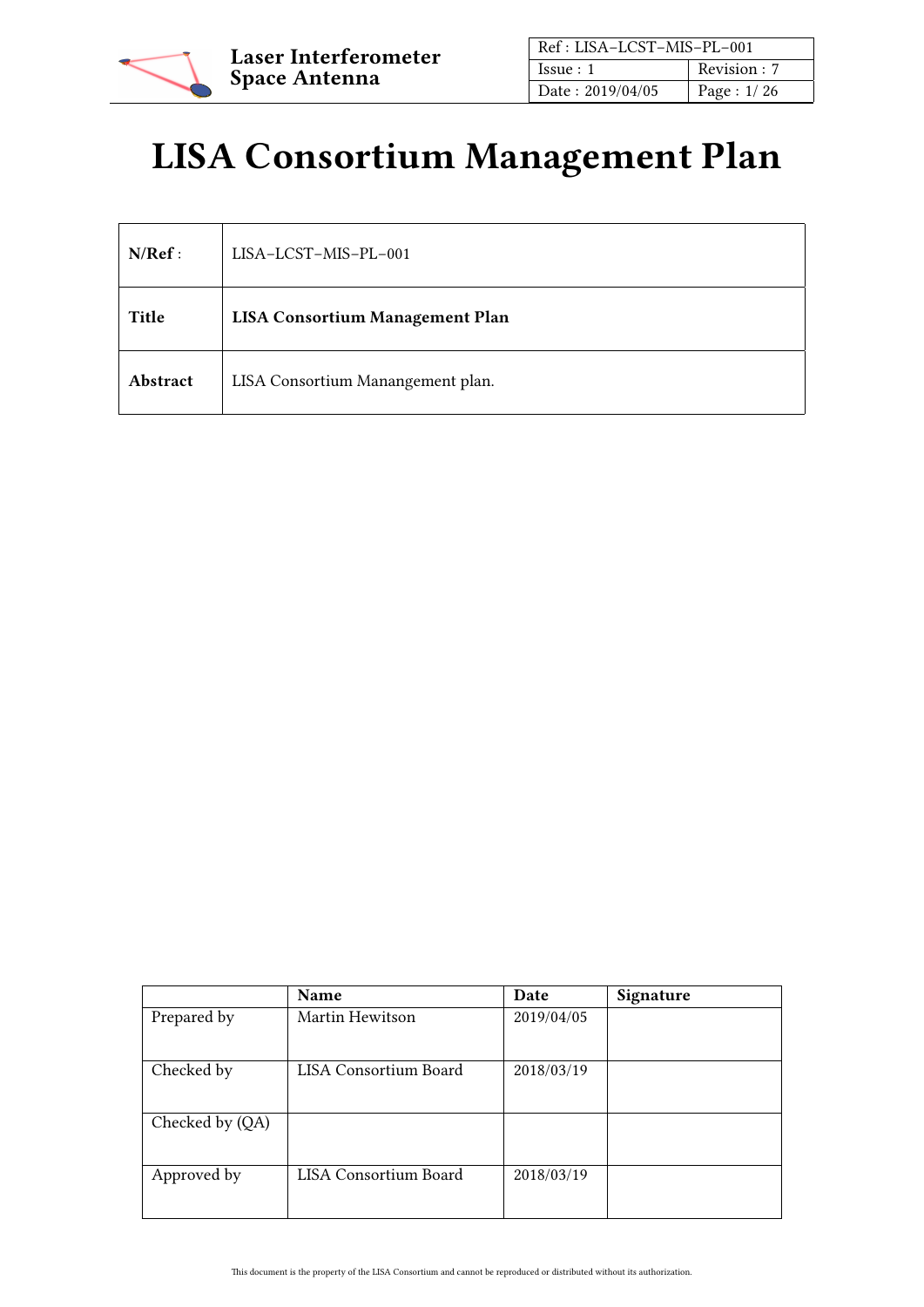

| Ref: LISA-LCST-MIS-PL-001 |              |  |
|---------------------------|--------------|--|
| Issue:1                   | Revision : 7 |  |
| Date: 2019/04/05          | Page: 2/26   |  |

# Document Change Record

# Contributor List

| Author's name   | Institute | Location         |
|-----------------|-----------|------------------|
| Hewitson Martin | AEI       | Hannover-Germany |

| Ver. | <b>Date</b> | Author            | <b>Description</b> | Pages |
|------|-------------|-------------------|--------------------|-------|
| 1.7  | 2019/04/05  | M. Hewitson (AEI) | Current Version    |       |

# Distribution list

| Recipient       | <b>Restricted</b> | Not restricted |
|-----------------|-------------------|----------------|
| LISA Consortium |                   |                |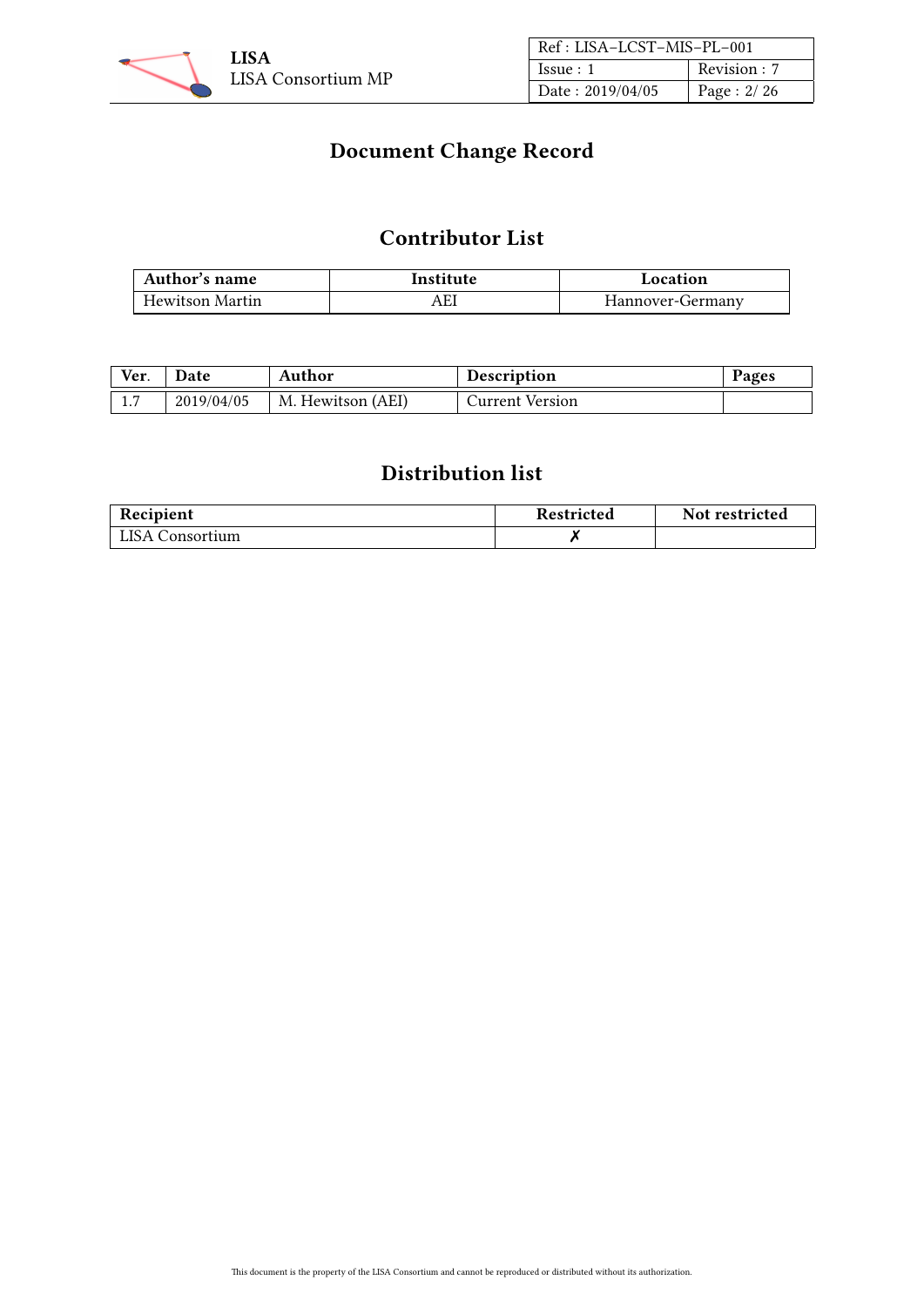

| Ref: LISA-LCST-MIS-PL-001 |               |  |
|---------------------------|---------------|--|
| Issue:1                   | Revision : 7  |  |
| Date: $2019/04/05$        | Page : $3/26$ |  |

# **Contents**

| <b>Purpose and Scope</b> |  |
|--------------------------|--|
|--------------------------|--|

| 1 |      | <b>Consortium Organisation</b>                                                                              |    |  |  |
|---|------|-------------------------------------------------------------------------------------------------------------|----|--|--|
|   | 1.1  |                                                                                                             |    |  |  |
|   | 1.2  |                                                                                                             | 8  |  |  |
|   | 1.3  |                                                                                                             | 8  |  |  |
|   | 1.4  |                                                                                                             | 8  |  |  |
|   |      | 1.4.1                                                                                                       | 8  |  |  |
|   |      | 1.4.2                                                                                                       | 9  |  |  |
|   | 1.5  |                                                                                                             | 9  |  |  |
|   |      | 1.5.1                                                                                                       | 9  |  |  |
|   |      | 1.5.2                                                                                                       | 10 |  |  |
|   | 1.6  |                                                                                                             | 10 |  |  |
|   |      | 1.6.1                                                                                                       | 10 |  |  |
|   |      | 1.6.2                                                                                                       | 10 |  |  |
|   | 1.7  |                                                                                                             | 11 |  |  |
|   | 1.8  |                                                                                                             | 12 |  |  |
|   |      | 1.8.1                                                                                                       | 12 |  |  |
|   | 1.9  |                                                                                                             | 12 |  |  |
|   |      | 1.9.1                                                                                                       | 13 |  |  |
|   | 1.10 |                                                                                                             | 13 |  |  |
|   |      |                                                                                                             | 13 |  |  |
|   |      |                                                                                                             | 13 |  |  |
|   |      |                                                                                                             | 13 |  |  |
|   | 1.12 |                                                                                                             | 14 |  |  |
|   | 1.13 |                                                                                                             | 14 |  |  |
|   |      |                                                                                                             | 14 |  |  |
|   |      |                                                                                                             |    |  |  |
| 2 |      | <b>Consortium Membership and Policy</b>                                                                     | 14 |  |  |
|   | 2.1  |                                                                                                             | 14 |  |  |
|   | 2.2  |                                                                                                             | 15 |  |  |
|   | 2.3  |                                                                                                             | 15 |  |  |
|   | 2.4  |                                                                                                             | 16 |  |  |
|   |      | 2.4.1                                                                                                       | 16 |  |  |
|   |      | 2.4.2                                                                                                       | 17 |  |  |
|   | 2.5  |                                                                                                             | 18 |  |  |
|   |      | New Groups/Members $\dots \dots \dots \dots \dots \dots \dots \dots \dots \dots \dots \dots \dots$<br>2.5.1 | 19 |  |  |
|   |      | 2.5.2                                                                                                       | 19 |  |  |
|   | 2.6  |                                                                                                             | 19 |  |  |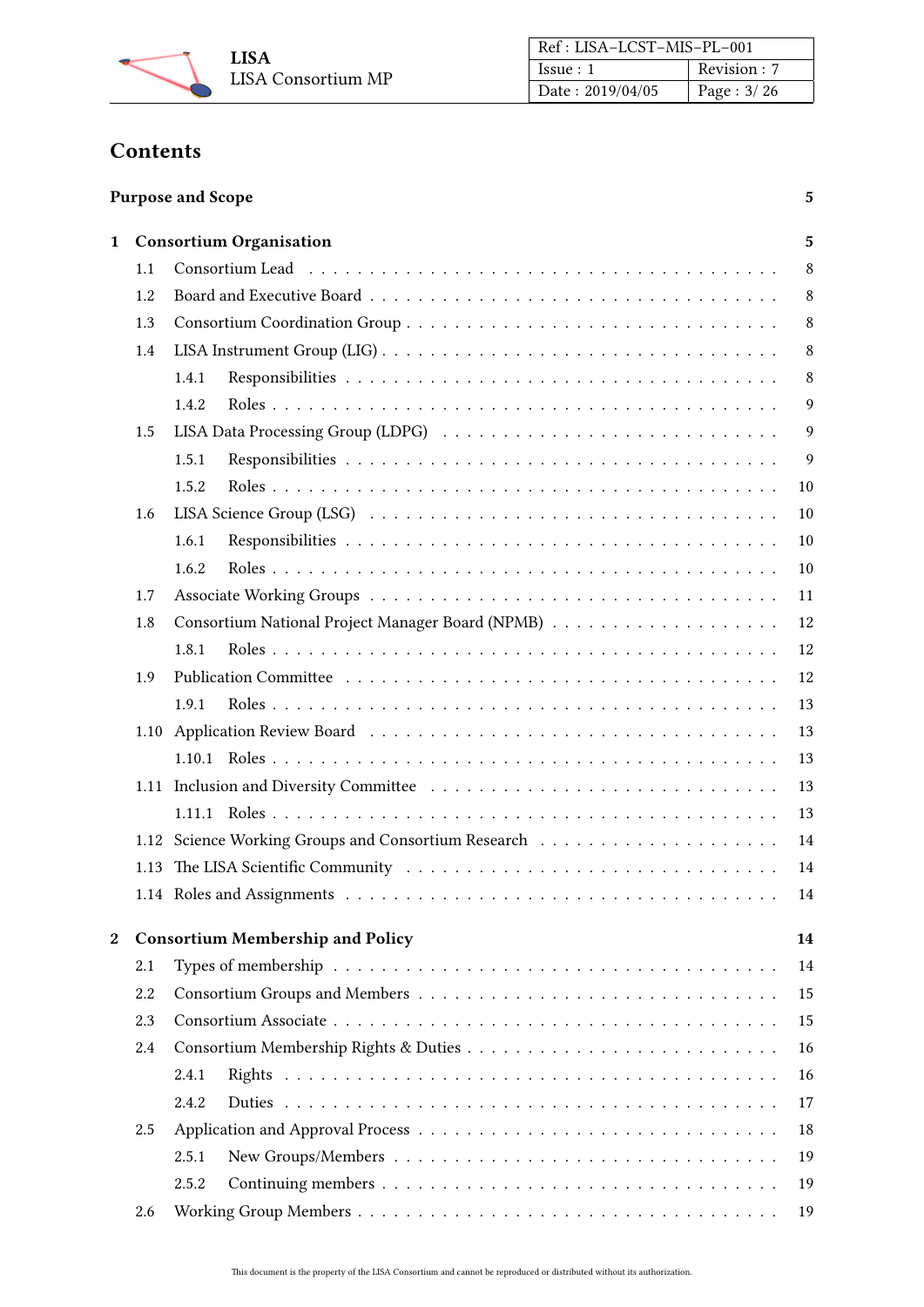

| Ref: LISA-LCST-MIS-PL-001 |               |  |
|---------------------------|---------------|--|
| Issue:1                   | Revision: 7   |  |
| Date: 2019/04/05          | Page : $4/26$ |  |

| 3 |     | <b>Consortium Deliverables</b> |                              |    |  |  |
|---|-----|--------------------------------|------------------------------|----|--|--|
|   | 3.1 |                                |                              |    |  |  |
|   | 3.2 |                                |                              | 21 |  |  |
|   |     | 3.2.1                          |                              | 21 |  |  |
|   |     | 3.2.2                          |                              | 21 |  |  |
|   | 3.3 |                                |                              | 24 |  |  |
|   |     | 3.3.1                          |                              | 24 |  |  |
|   |     | 3.3.2                          |                              | 24 |  |  |
|   |     | 3.3.3                          |                              | 24 |  |  |
|   | 3.4 |                                |                              | 24 |  |  |
|   |     | 3.4.1                          |                              | 24 |  |  |
|   |     | 3.4.2                          |                              | 25 |  |  |
|   | 3.5 |                                |                              | 25 |  |  |
|   |     |                                | <b>Acronyms and Glossary</b> | 26 |  |  |
|   | 26  |                                |                              |    |  |  |
|   |     |                                |                              |    |  |  |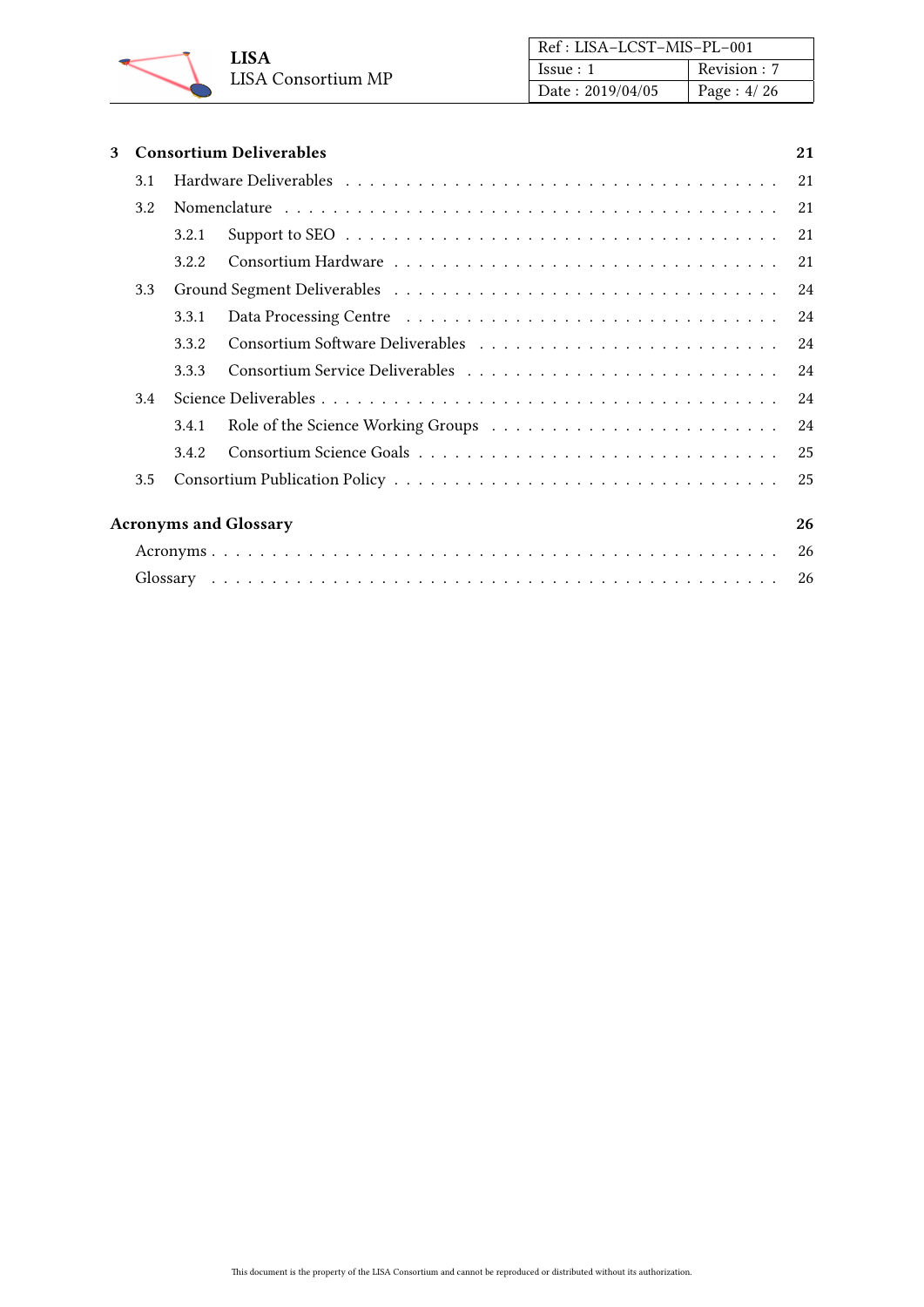

| Ref: LISA-LCST-MIS-PL-001 |               |
|---------------------------|---------------|
| Issue:1                   | Revision : 7  |
| Date: 2019/04/05          | Page : $5/26$ |

# <span id="page-4-0"></span>Purpose and Scope

The scope of this document is to define the roles and responsibilities of the LISA Consortium as part of ESA'S L3 LISA mission. The document lays out the proposed organisational structure of the Consortium and policies for managing membership. The structures described are relevant for Phase A, but may need to be reviewed and possibly modified for later phases of the mission.

Interfaces and interactions are described in [\[2\]](#page-25-4) while current appointments are listed in [\[1\]](#page-25-5).

The document is split into three parts: the top level consortium organisation and the different working entities within the consortium; consortium membership policy and the membership approval process; the deliverables of the consortium including the organisation of data processing and science interpretation.

# <span id="page-4-1"></span>1 Consortium Organisation

The LISA Consortium builds upon the proto-consortium that proposed a Gravitational Wave observatory for the L1 flight opportunity, but has been growing considerably ever since. It is augmented by additional member states and the US as an international partner. The LISA Consortium also proposed The Gravitational Universe as a science theme for the selection of the L2 and L3 launch opportunity and submitted the pertinent white paper. In addition, the LISA Consortium includes all the main investigators who were involved in the highly successfull LISA Pathfinder mission, a number of scientists who worked on the ground-based LIGO, Virgo, and GEO projects, and a number who worked on the Laser Ranging Interferometer on the GRACE Follow-On mission, thus making full use of all the expertise that has accumulated thus far. This approach optimises the utilisation of the remaining time for mission preparation and technology development.

The Consortium commits to support, as per the Terms of Reference [\[5\]](#page-25-6), the ESA System Engineering Office with key personnel, providing expert knowledge on the critical aspects of the observatory, including that gathered from LISA Pathfinder. The Consortium also commits to deliver to ESA the integrated and tested science instrument at the heart of the payload, plus several spacecraft-mounted parts of the instrument. It is expected that the remaining parts of the payload, in particular lasers and telescopes, will be procured by ESA or provided by NASA. Consortium deliverables are discussed further in Section [3.](#page-20-0)

The primary bodies within the consortium are described below, and are shown together in the organogram of Figure [1.](#page-5-0) Table [1](#page-6-0) lists the management roles present in the Consortium.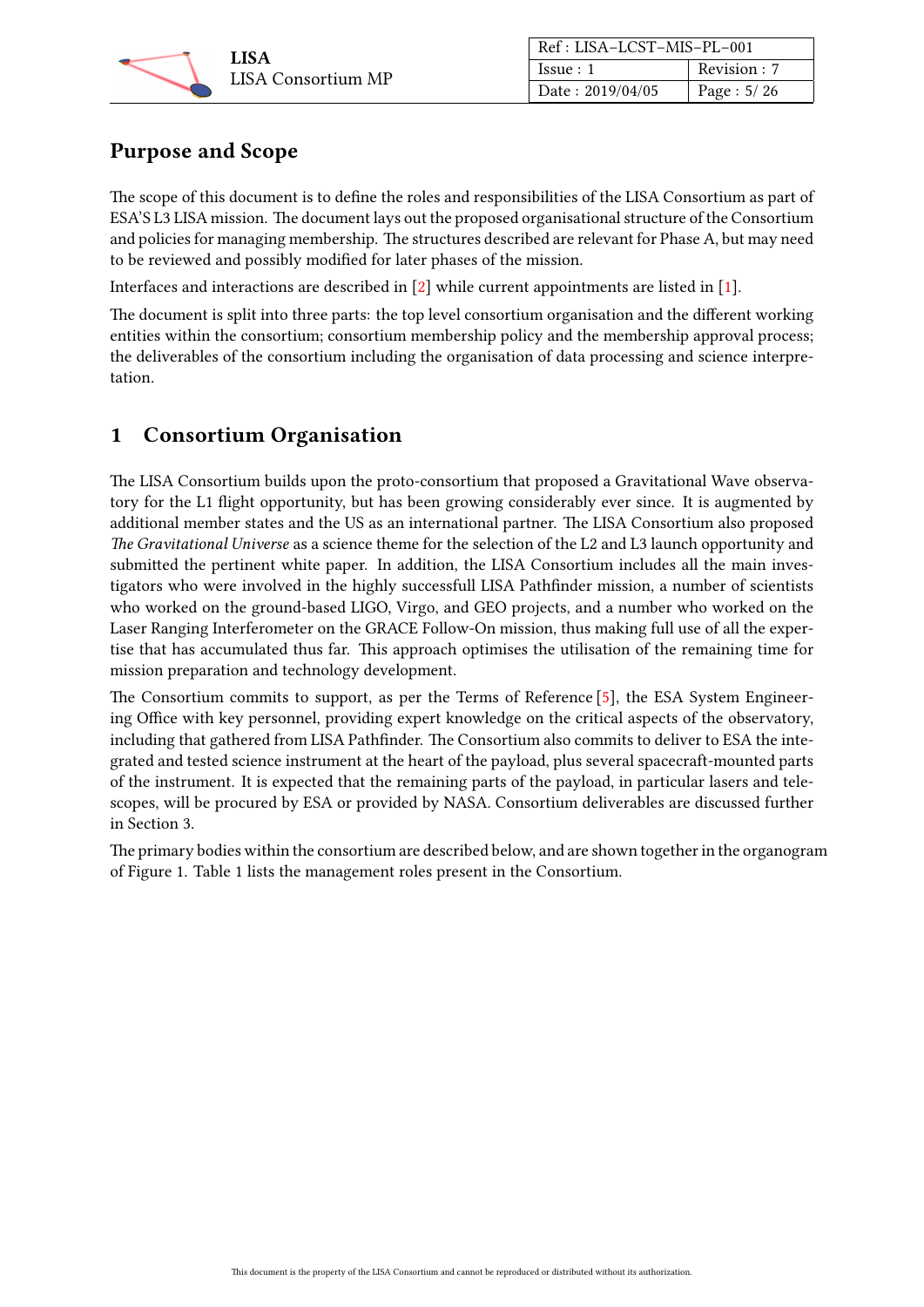

| Ref: LISA-LCST-MIS-PL-001 |               |
|---------------------------|---------------|
| Issue:1                   | Revision: 7   |
| Date: 2019/04/05          | Page : $6/26$ |

<span id="page-5-0"></span>

Figure 1: Organogram of the internal top-level organisation of the LISA Consortium, with some links to external entities.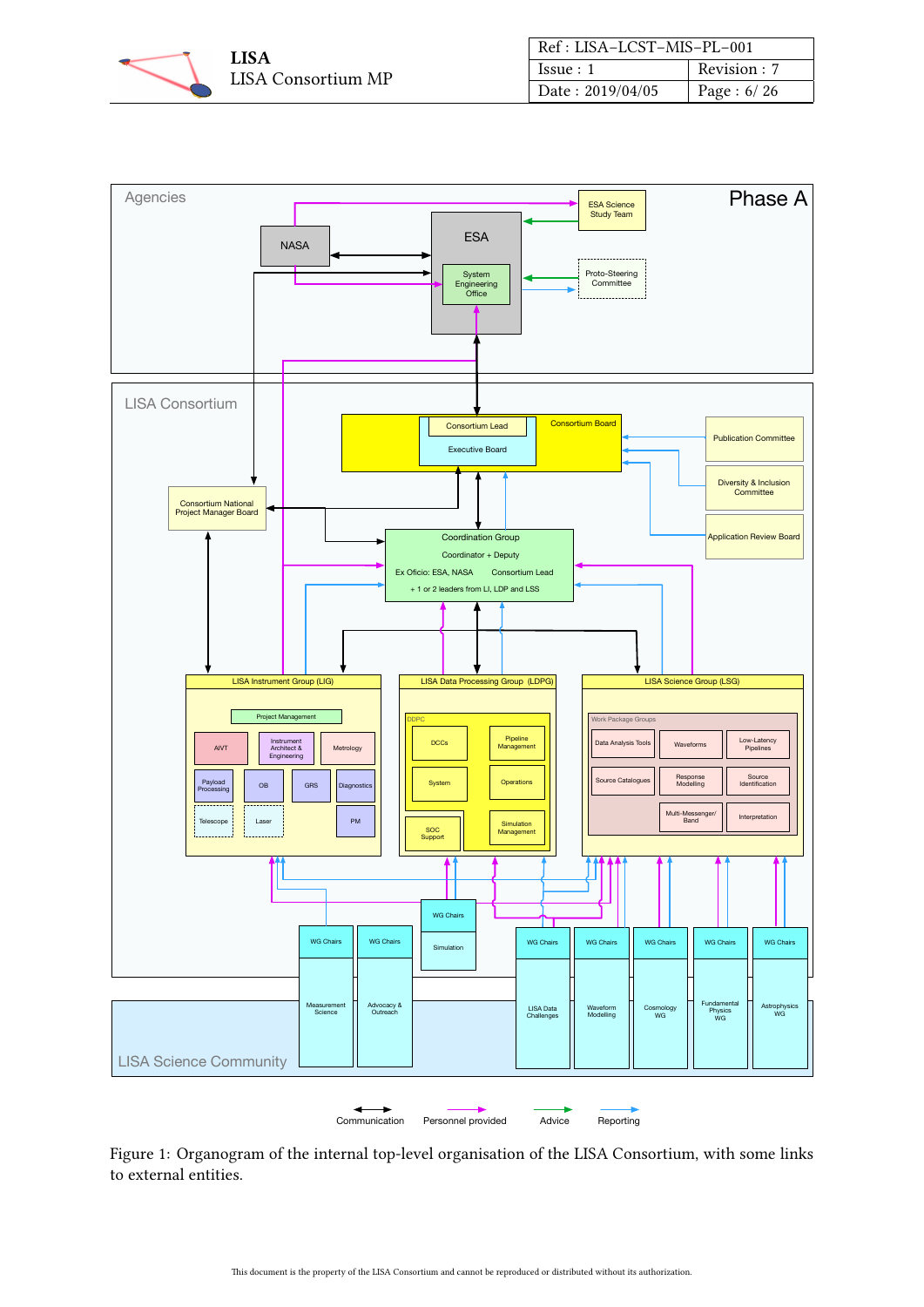

| Ref: LISA-LCST-MIS-PL-001 |               |
|---------------------------|---------------|
| Issue:1                   | Revision : 7  |
| Date: 2019/04/05          | Page : $7/26$ |

<span id="page-6-0"></span>

| <b>LISA</b> Management               |                |  |
|--------------------------------------|----------------|--|
| Role                                 | No.            |  |
| Consortium Lead                      | DE             |  |
| <b>Executive Board</b>               |                |  |
| Science                              | 1              |  |
| <b>LISA Pathfinder</b>               | $\overline{1}$ |  |
| Optical Metrology                    | $\mathbf 1$    |  |
| Member States Liaison                | $\mathbf{1}$   |  |
| US Liaison                           | 1              |  |
| Consortium Board                     |                |  |
| <b>Member State Representatives</b>  |                |  |
| Germany                              | 2              |  |
| Italy                                | $\overline{2}$ |  |
| France                               | $\overline{c}$ |  |
| UK                                   | $\overline{2}$ |  |
| Switzerland                          | $\overline{2}$ |  |
| Spain                                | $\mathbf{1}$   |  |
| Denmark                              | $\mathbf{1}$   |  |
| The Netherlands                      | $\mathbf{1}$   |  |
| Belgium                              | $\overline{1}$ |  |
| Portugal                             | $\mathbf{1}$   |  |
| Sweden                               | 1              |  |
| Hungary                              | $\mathbf{1}$   |  |
| Romania                              | 1              |  |
| <b>USA</b>                           | $\overline{5}$ |  |
| <b>Consortium Coordination Group</b> |                |  |
| Coordinator                          | 1              |  |
| Deputy Coordinator                   | $\mathbf{1}$   |  |
| LIG Lead                             | $\mathbf 1$    |  |
| <b>LIG Deputy</b>                    | $\mathbf{1}$   |  |
| LDPG Lead                            | $\mathbf{1}$   |  |
| <b>LDPG</b> Deputies                 | $\overline{2}$ |  |
| LSG Lead                             | $\mathbf{1}$   |  |
| <b>LSG Deputies</b>                  | $\overline{c}$ |  |

Table 1: Roles of the LISA Management structure.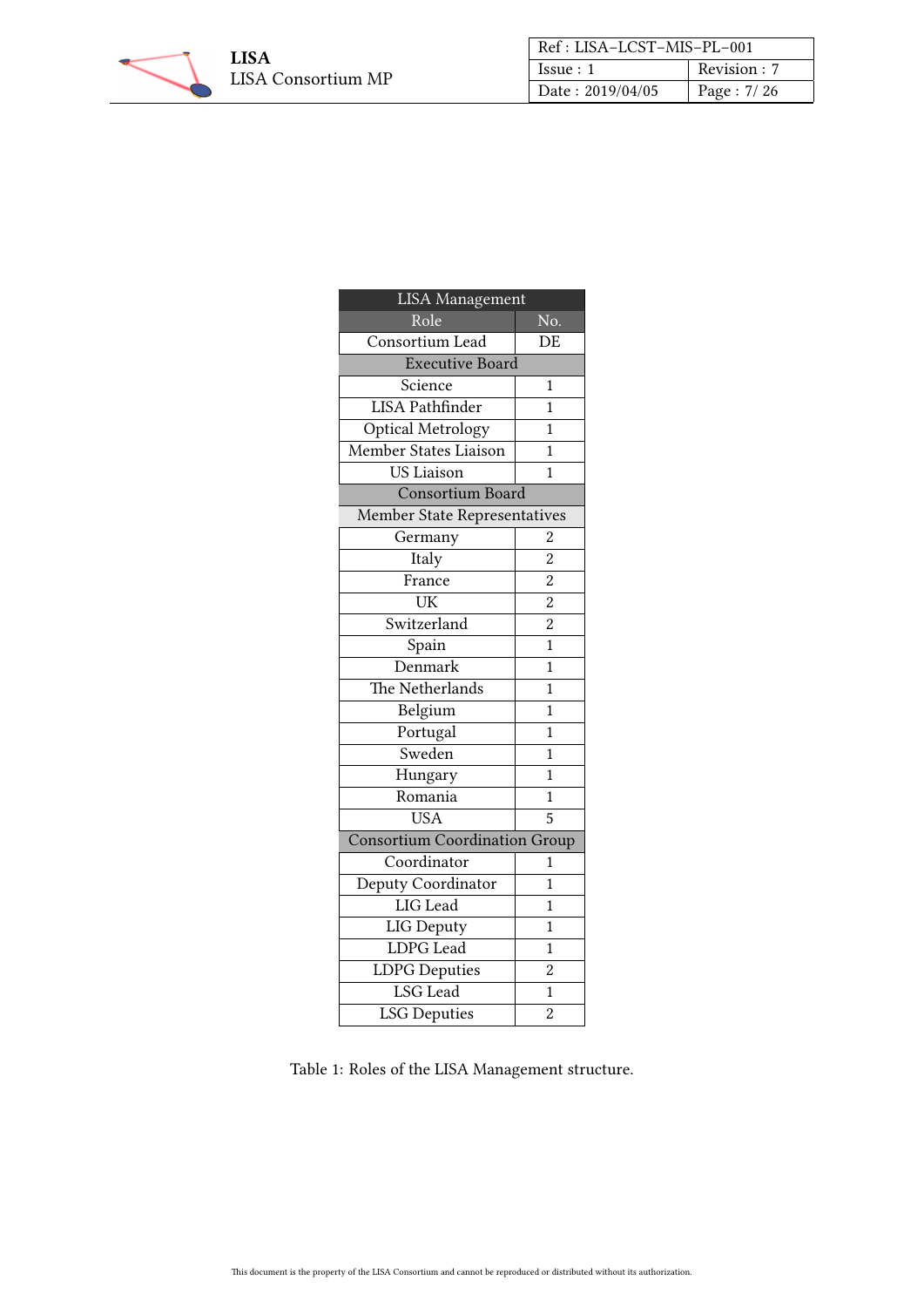

| Ref: LISA-LCST-MIS-PL-001 |               |
|---------------------------|---------------|
| Issue:1                   | Revision : 7  |
| Date: 2019/04/05          | Page : $8/26$ |

# <span id="page-7-0"></span>1.1 Consortium Lead

The LISA Consortium is led by the LISA Consortium Lead (LCL), supported in its top management function by the Executive Board consisting of the Consortium Lead and five Co-Leads, one for Science, one for LISA Pathfinder, one for the optical metrology, one as liaison to the other member states, and one as liaison to the US community. The composition of the Executive Board will be adapted to the changing project needs. The LISA Consortium Lead is the single formal interface of the Consortium with ESA.

# <span id="page-7-1"></span>1.2 Board and Executive Board

The role of the LISA Consortium Board is to define the Consortium policy with respect to the Consortium management and the scientific objectives. The Consortium Board steers the activities of the Consortium in the involved countries, it confirms the members of the Executive Board in agreement with ESA and, eventually, the Steering Committee, and delegates the management and the coordination of the Consortium and the top-level operative decisions to the LISA Consortium Lead and the Executive Board.

The Consortium Board comprises Co-Investigators as representatives per participating country and is chaired by the Consortium Lead. Board members should be approved by their national agency or other relevant body. The current members of the Consortium Board are listed in [\[1\]](#page-25-5). The membership may be changed to adapt to the evolving project needs.

# <span id="page-7-2"></span>1.3 Consortium Coordination Group

The primary function of this group is to coordinate and manage the day-to-day activities of the Consortium to ensure good information flow and good communication between the three coordination subgroups (LIG, LDPG and LSG). By comprising representatives (leads) of each of those groups, together with a coordinator and the Consortium lead (where possible) the Consortium Coordination group can ensure regular contact between all the main activities of the consortium, ensuring a lean and reactive system to help guide the daily work. The members of this group will have LISA as their focus and will be available for daily interactions and problem solving. They will monitor and help coordinate the set of work packages that each top-level group manages, ensuring that all the work of the consortium is covered, and that duplication is minimised.

# <span id="page-7-3"></span>1.4 LISA Instrument Group (LIG)

The LISA Instrument Group is responsible to manage the consortium work in the area of hardware deliverables. This group would eventually host (or morph into) a project management office responsible for the development of the hardware.

# <span id="page-7-4"></span>1.4.1 Responsibilities

The charge of this group is to

- maintain scientific oversight of payload items;
- coordinate the Phase 0 and Phase A work of the consortium's hardware deliverables;
- aid in interface definition of all payload items;
- maintain scientific oversight of technology development of consortium deliverable hardware items;
- follow progress of other technology developments (e.g., laser, telescope);
- provide support to ESA's Phase A industrial studies through ESA's System Engineering Office.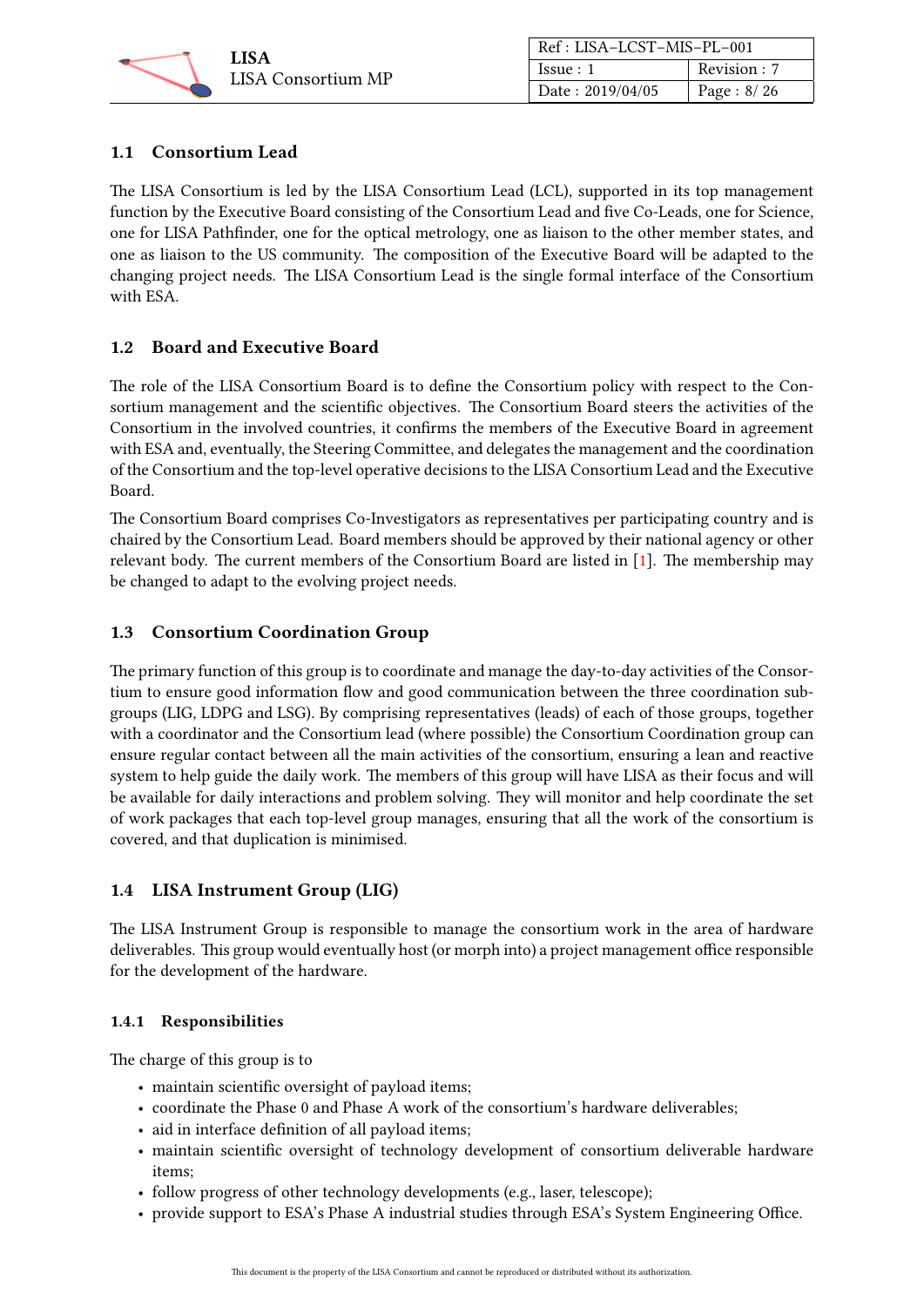

| Ref: LISA-LCST-MIS-PL-001 |              |
|---------------------------|--------------|
| Issue:1                   | Revision : 7 |
| Date: 2019/04/05          | Page: 9/26   |

#### <span id="page-8-0"></span>1.4.2 Roles

| Role                               |  |
|------------------------------------|--|
| Team Leader                        |  |
| Project Manager(s)                 |  |
| Metrology System Leads             |  |
| Instrument Engineering & PA        |  |
| <b>Instrument AIVT Engineering</b> |  |
| <b>Instrument Experts</b>          |  |
| Phasemeter                         |  |
| Optical Bench                      |  |
| GRS                                |  |
| Diagnostics & Payload Processing   |  |
| Observers                          |  |
| Laser Assembly                     |  |
| Telescope                          |  |
| <b>Agency Liaisons</b>             |  |
| <b>Industry Liaisons</b>           |  |
| <b>Board Observer</b>              |  |

Table 2: Identified roles for the LISA Instrument Group

# <span id="page-8-1"></span>1.5 LISA Data Processing Group (LDPG)

The LISA Data Processing Group is responsible for coordinating the consortium activities associated with data processing during operations. In particular, the LDP coordinates the implementation of the analysis pipelines, the data processing infrastructure, the data processing centres, the support to operations, and the management of science products.

#### <span id="page-8-2"></span>1.5.1 Responsibilities

The charge of the group is to:

- Develop and coordinate the unique Distributed Data Processing Centre (DDPC) for LISA;
- Prepare and execute the pipelines to produce L2 (identified source waveforms and TDI residuals with all identified signals subtracted) and L3 (Source Catalogues) products as well as other defined scientific products and deliver them to the SOC;
- manage the interfaces between pipeline design and pipeline implementation;
- Aid in the management and execution of large-scale simulations and provide structures for data management;
- coordinate the definition and development of LISA Data Computing Centres (DCCs);
- Aid in the definition of Consortium support to ESA's ground-segment (operations support);
- Coordinate the definition and implementation of the data analysis frameworks and operations environment;
- Coordinate the development and management of data analysis pipelines;
- Provide structures and support for the management of Consortium data products.

The development of the DDPC includes:

- definition and maintenance of the pipeline and data analysis development environment;
- design and implementation of the pipeline and analysis operations environment;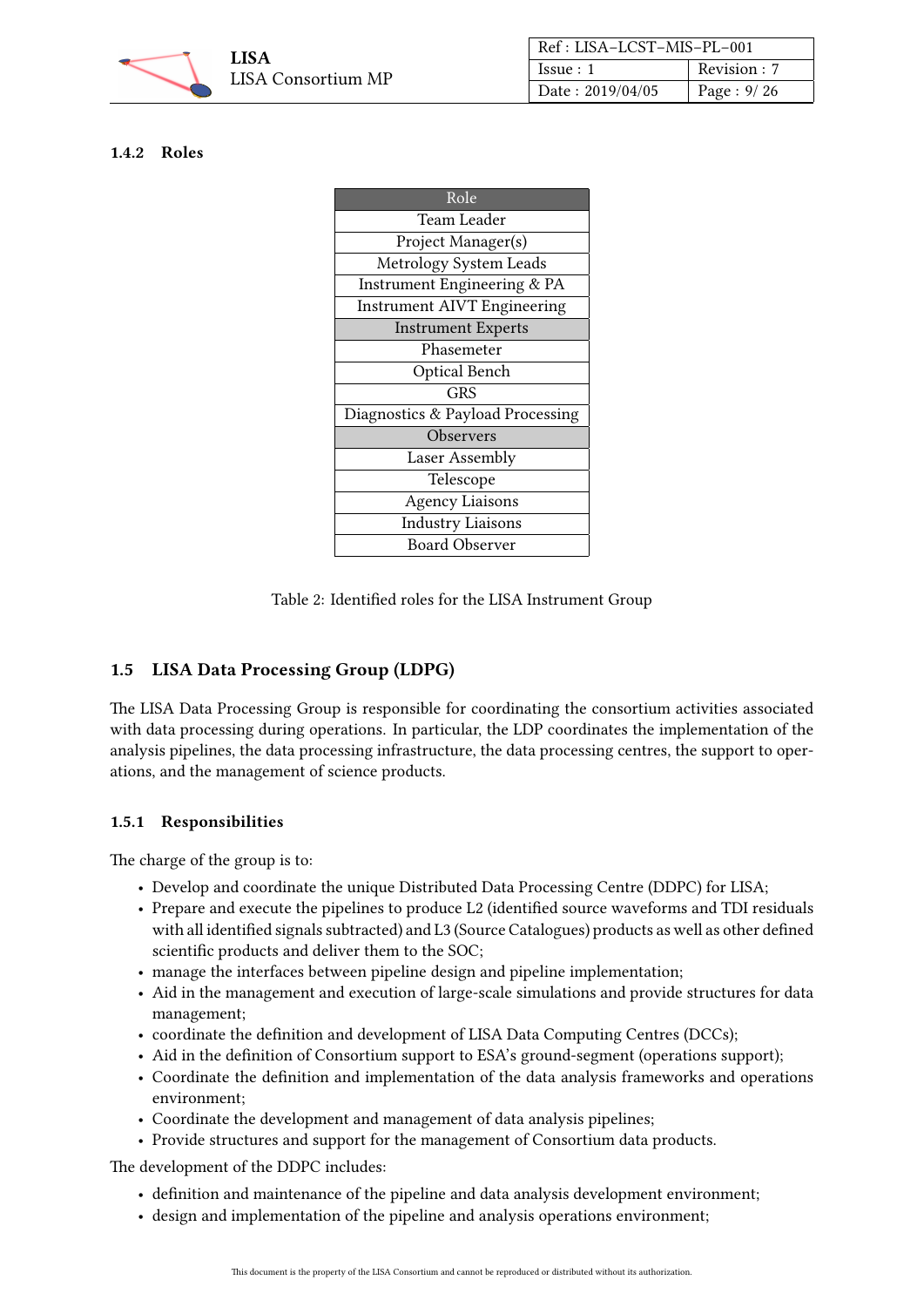

| Ref : LISA-LCST-MIS-PL-001 |             |
|----------------------------|-------------|
| Issue:1                    | Revision: 7 |
| Date: 2019/04/05           | Page: 10/26 |

- design and implementation of data storage facilities and databases;
- implementation and operation of consortium IT services;
- management and implementation of pipelines for simulation and data analysis.

#### <span id="page-9-0"></span>1.5.2 Roles

| Role                        |  |
|-----------------------------|--|
| Team Leader                 |  |
| Deputy Team Leader          |  |
| System Leads                |  |
| Pipeline Management Leads   |  |
| Simulation Management Leads |  |
| <b>Operations Leads</b>     |  |
| <b>DCC</b> Management Leads |  |
| <b>SOC</b> Support          |  |
| Observers                   |  |
| <b>LISA</b> Instrument Lead |  |
| <b>LISA Science Lead</b>    |  |
| ES A                        |  |
| NASA                        |  |

Table 3: Identified roles for the LISA Data Processing Group

# <span id="page-9-1"></span>1.6 LISA Science Group (LSG)

The LISA Science Group is the body tasked with implementing the scientific vision of the consortium. In particular, the group will ensure the development needed to allow the consortium to deliver on its promised science goals and products. The group will provide the forum where the work and ideas of the science working groups (Astrophysics, Fundamental Physics and Cosmology) is brought together and implemented and tracked as projects.

#### <span id="page-9-2"></span>1.6.1 Responsibilities

The charge of the LSG is to:

- aid in the definition of the Consortium's key science questions;
- ensure key science questions will be answered;
- manage the work packages needed to deliver the science of the Consortium;
- manage the high-priority, urgent science questions arising from the daily development of the project;
- manage the interface between the pipeline design and pipeline implementation;
- Initiate and coordinate preparation of follow-up observations of GW events;
- develop validation protocols for the consortium science deliverables.

#### <span id="page-9-3"></span>1.6.2 Roles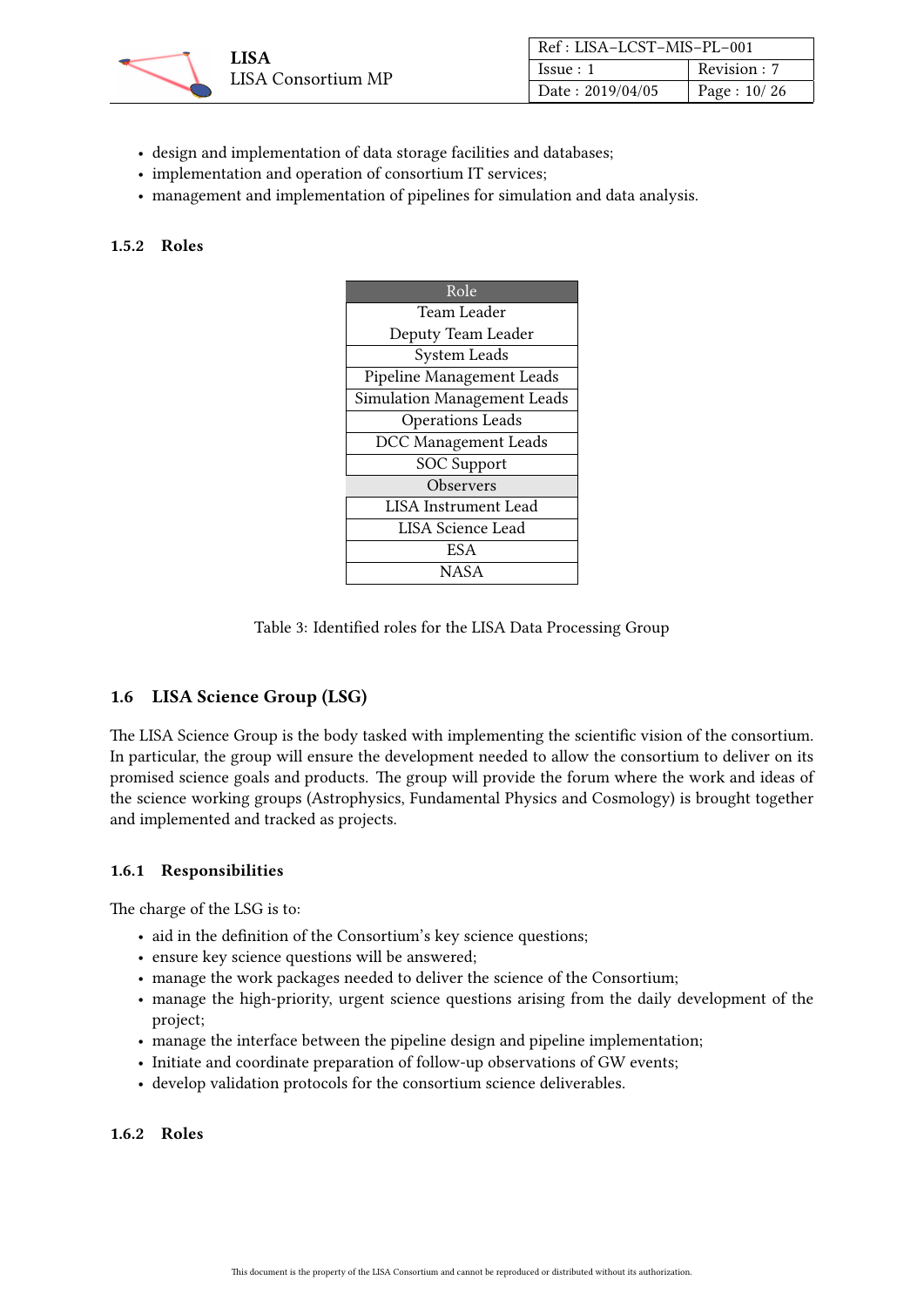

| Ref: LISA-LCST-MIS-PL-001 |              |
|---------------------------|--------------|
| Issue:1                   | Revision : 7 |
| Date: 2019/04/05          | Page: 11/26  |

| Role                                              |
|---------------------------------------------------|
| <b>Team Leader</b>                                |
| Deputy Team Leader                                |
| Work Package Group Managers                       |
| Waveforms                                         |
| Data Analysis Tools                               |
| <b>Instrument Response Modelling</b>              |
| Low-latency Pipelines                             |
| Individual and global source identification codes |
| Source Catalogues                                 |
| Multi-messenger/band astronomy                    |
| Interpretation, key science projects              |
| <b>Science Working Group Chairs</b>               |
| Astrophysics                                      |
| <b>Fundamental Physics</b>                        |
| Cosmology                                         |
| Waveform                                          |
| Observers                                         |
| <b>LISA</b> Instrument Lead                       |
| <b>LISA Data Processing Lead</b>                  |
| ESA                                               |
| <b>NASA</b>                                       |

Table 4: Identified roles for the LISA Science Group

# <span id="page-10-0"></span>1.7 Associate Working Groups

<span id="page-10-1"></span>A number of working groups are set up to provide fora for continuing research and development on LISA related topics. These working groups also provide an entry point to the consortium for associate members, and thus provide a strong link to the scientific community. Table [5](#page-10-1) lists the different working groups. In addition to these associate working groups, each of the three primary coordination groups listed above is expected to form sub-working groups as and when necessary.

| <b>Working Group</b>        |  |
|-----------------------------|--|
| Astrophysics                |  |
| <b>Fundamental Physics</b>  |  |
| Cosmology                   |  |
| Waveform Modelling          |  |
| <b>Measurement Science</b>  |  |
| Advocacy & Outreach         |  |
| <b>LISA Data Challenges</b> |  |
| Simulation                  |  |

Table 5: LISA Consortium Associate Working Groups

Note: Due to the nature of the Simulation working group and the products it produces, it is run somewhat differently to the others in that it contains only full members of the Consortium, and does not have the link to the community.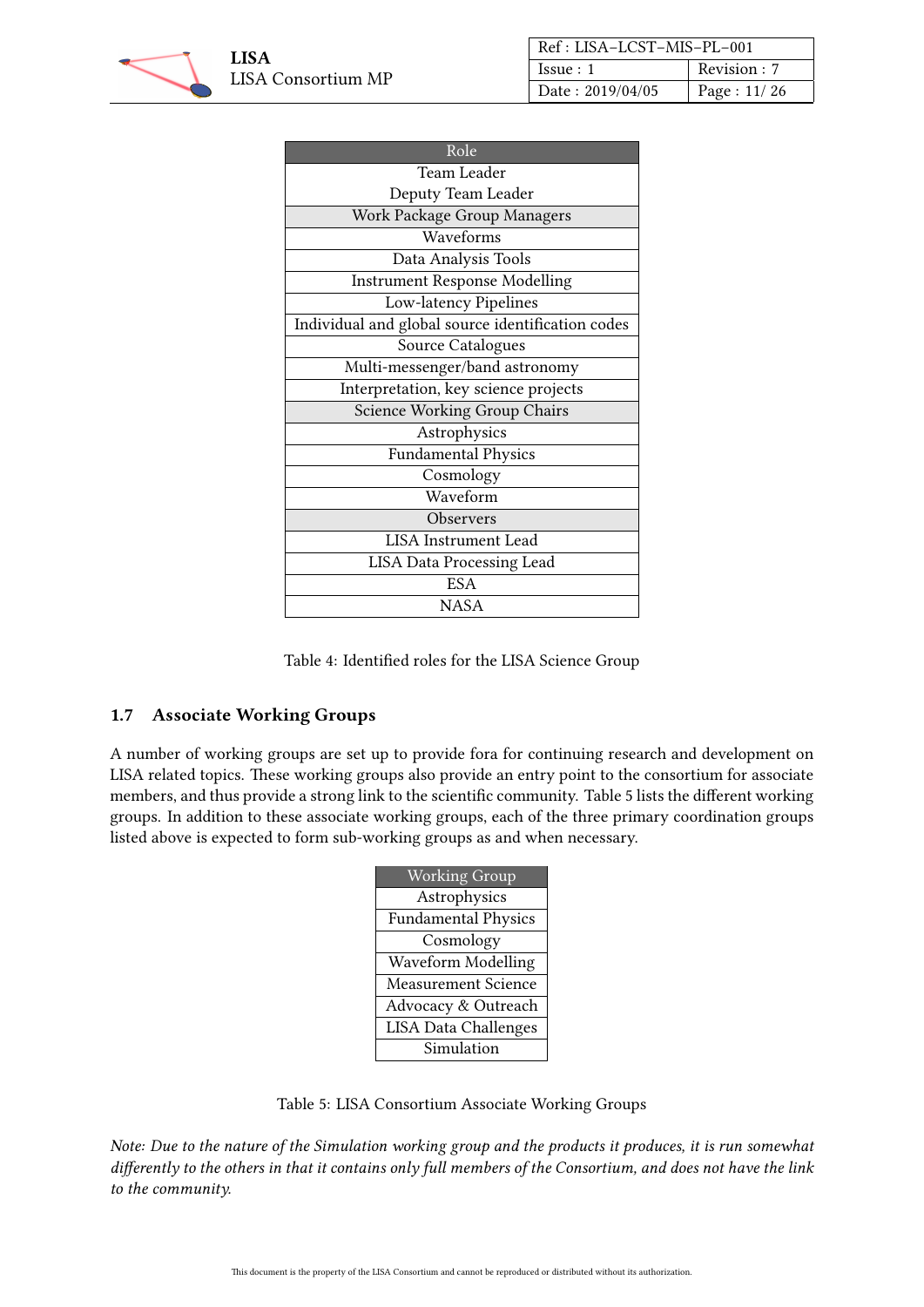

| Ref: LISA-LCST-MIS-PL-001 |             |
|---------------------------|-------------|
| Issue:1                   | Revision: 7 |
| Date: 2019/04/05          | Page: 12/26 |

# <span id="page-11-0"></span>1.8 Consortium National Project Manager Board (NPMB)

A group of representatives from the National Agencies charged with monitoring the work of the Consortium, in particular, the technology development, and ensuring that the commitments of the Consortium are being met, and that they are aligned with the funding available from the member states.

The charge of the NPMB is to:

- act as the interface between the National Agencies and the LISA Consortium and its Coordination Group;
- Advise the Consortium Board on all issues that have (or may have) an impact on the project/CPI funding , e.g., those caused by technical problems, necessary descopes and/or changes to the hard- and software (requirements), and schedule delays;
- Advise the National Agencies and (Proto-)Steering Committee (members);
- Coordinate the national contributions in each member state; and
- take care of risk mitigation concerning the national CPIs.

| Consortium National Project Manager Board |  |
|-------------------------------------------|--|
| Role                                      |  |
| Germany                                   |  |
| Italy                                     |  |
| France                                    |  |
| UK                                        |  |
| Switzerland                               |  |
| Spain                                     |  |
| Denmark                                   |  |
| The Netherlands                           |  |
| Belgium                                   |  |
| Portugal                                  |  |
| Japan                                     |  |
| Sweden                                    |  |
| Hungary                                   |  |
| Romania                                   |  |
| Czech Republic                            |  |
| Observers                                 |  |
| ESA                                       |  |
| <b>NASA</b>                               |  |
|                                           |  |

#### <span id="page-11-1"></span>1.8.1 Roles

Table 6: Role assignments for the Consortium National Project Manager Board for the Member States currently foreseen to provide flight hardware for Consortium Provided Items.

# <span id="page-11-2"></span>1.9 Publication Committee

A group of Consortium members responsible to

- organise reviews of consortium papers and conference preceedings;
- maintain oversight of consortium presentations (lectures, public talks, conference talks, posters, etc);
- Promote career development of consortium young researchers by distributing talks.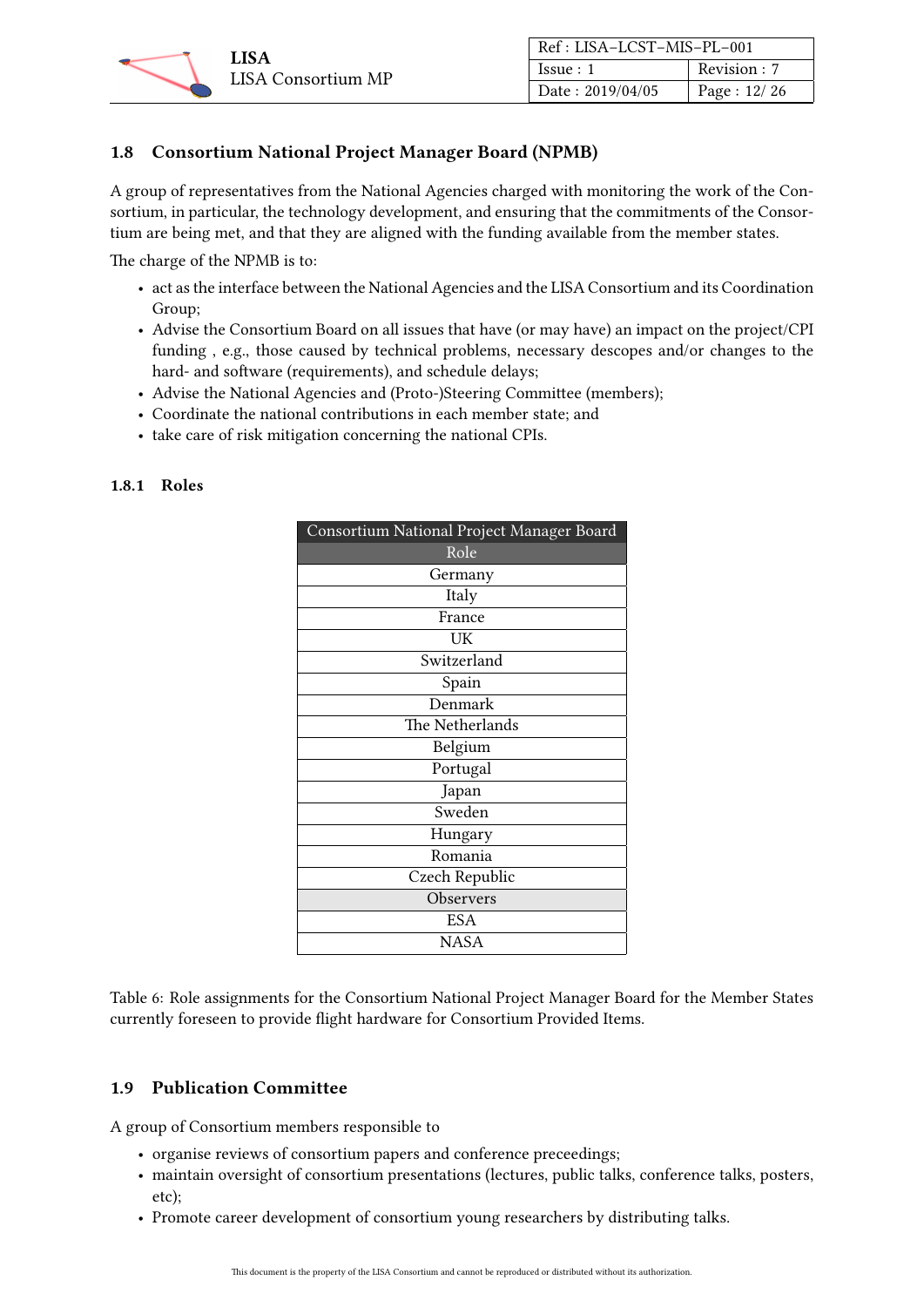

#### <span id="page-12-0"></span>1.9.1 Roles

| LISA Publication and Presentation Committee |  |
|---------------------------------------------|--|
| Role                                        |  |
| Lead                                        |  |
| Deputy                                      |  |

Table 7: Roles for the LISA Publication and Presentation Committee

# <span id="page-12-1"></span>1.10 Application Review Board

A group of Consortium members responsible for the reviewing and processing of membership applications to the Consortium. The group should consist of a mix of expertise to allow for efficient assessment of applications.

#### <span id="page-12-2"></span>1.10.1 Roles

| <b>LISA Application Review Board</b> |  |
|--------------------------------------|--|
| Role                                 |  |
| Lead                                 |  |
| Deputy                               |  |
| <b>LIG</b> Representatives           |  |
| <b>LDPG</b> Representatives          |  |
| <b>LSG</b> Representatives           |  |

Table 8: Roles for the LISA Application Review Board.

# <span id="page-12-3"></span>1.11 Inclusion and Diversity Committee

A group of consortium members responsible for all matters pertaining to the Consortium mission and core values as stated in the LISA Code of Conduct [\[6\]](#page-25-7). In particular, it is in charge of developing and administrating the infrastructure and actions needed to realise a fully inclusive, safe and stimulating working environment.

#### <span id="page-12-4"></span>1.11.1 Roles

| <b>LISA Diversity and Inclusion Committee</b> |  |
|-----------------------------------------------|--|
| Role                                          |  |
| Lead                                          |  |
| Deputy                                        |  |
| <b>Board Contact</b>                          |  |
| Members                                       |  |

Table 9: Roles for the LISA Diversity and Inclusion Committee.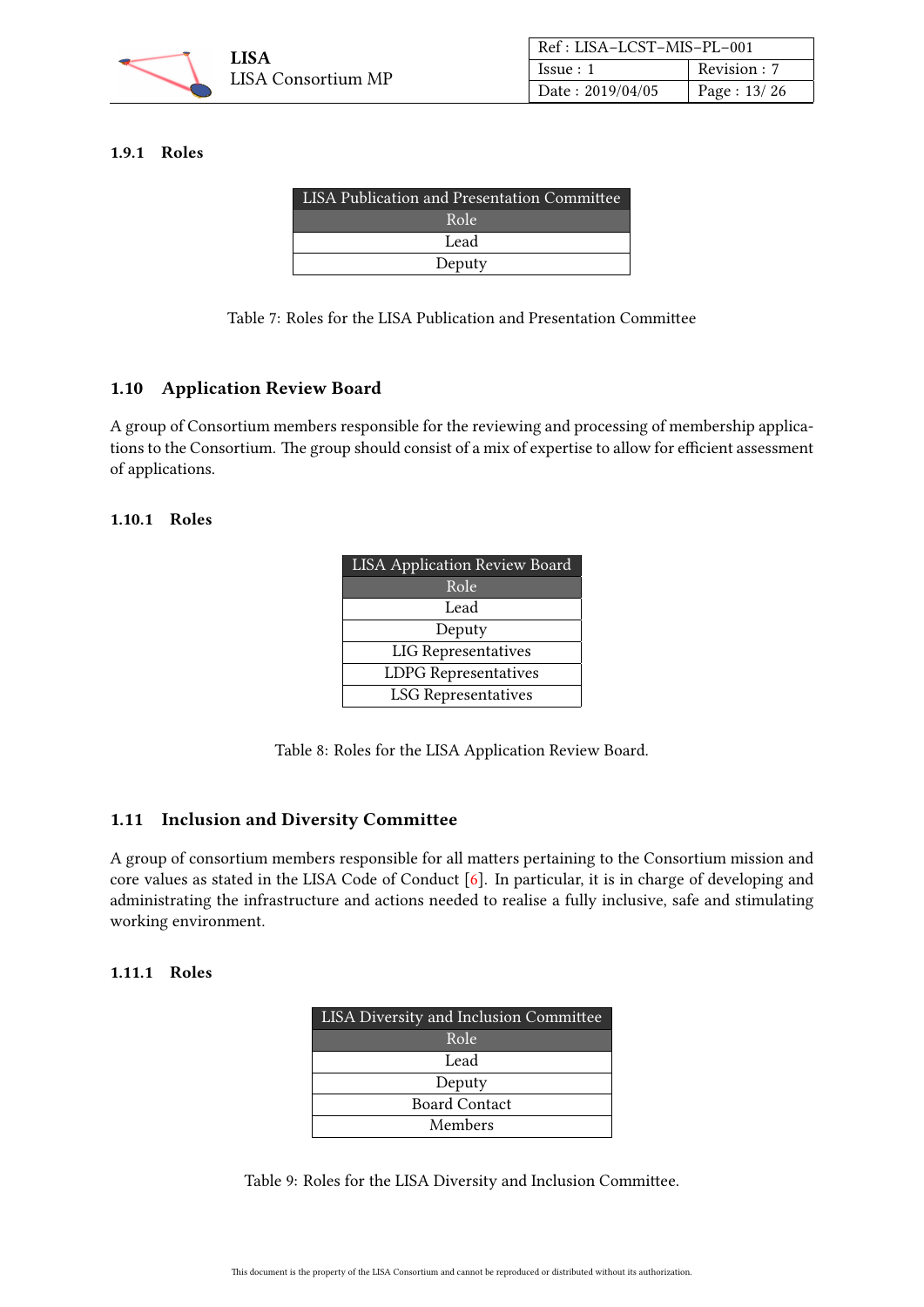

| Ref: LISA-LCST-MIS-PL-001 |             |
|---------------------------|-------------|
| Issue:1                   | Revision: 7 |
| Date: 2019/04/05          | Page: 14/26 |

# <span id="page-13-0"></span>1.12 Science Working Groups and Consortium Research

The Consortium scientific research will be organised in a number of working groups to serve as fora for fostering the development of science associated with different themes. Each Working Group is to be chaired by at least two members of the consortium. Working Groups can accept members either from within the consortium or from the broader scientific community.

The following working groups are identified at the current time:

- Astrophysics;
- Cosmology;
- Fundamental Physics;
- Waveform modelling;
- LISA Data Challenges;
- Simulation;
- Measurement Science:
- Advocacy and Outreach.

Some of these working groups also form a link between the Consortium and the wider scientific community.

# <span id="page-13-1"></span>1.13 The LISA Scientific Community

Composed of all world-wide scientists interested in the science of LISA, this group has a direct interface to the LISA Consortium and an easy entry point through the various science working groups. By such means, those members of the community interested in LISA science, but not in a position to commit to the dedicated work of the Consortium, can benefit from interactions with Consortium members. This interaction will go both ways: members of the community will get information on the state of the LISA project and on the active developments and working structures within the Consortium, and will have an interface (through the working group chairs) to input their thoughts and/or concerns to the Consortium, while members of the consortium are expected to gather input from the community (via the Working Groups) to update, for example, the science goals for LISA.

# <span id="page-13-2"></span>1.14 Roles and Assignments

Except for the Consortium Board, appointments to the other various functions outlined above will be detailed and maintained in [\[1\]](#page-25-5). Appointments are expected to be reviewed every two years, with a possibility of reappointment, or new appointment. Appointments will be made by the Consortium Board, which remains the core of the Consortium appointed by the national agencies.

# <span id="page-13-3"></span>2 Consortium Membership and Policy

# <span id="page-13-4"></span>2.1 Types of membership

Membership to the LISA Consortium comes in three flavours:

Consortium member commits to contribute directly to the work of the consortium.

- Consortium Associate interested in the science of LISA, working group members expressing willingness to participate, on request, to short- or long-term tasks of the consortium, as organised by the working group chairs.
- Ex-Officio members, appointed directly by the Consortium board on suggestion by Consortium members, by ESA, by NASA or by any of the National Agencies involved in LISA.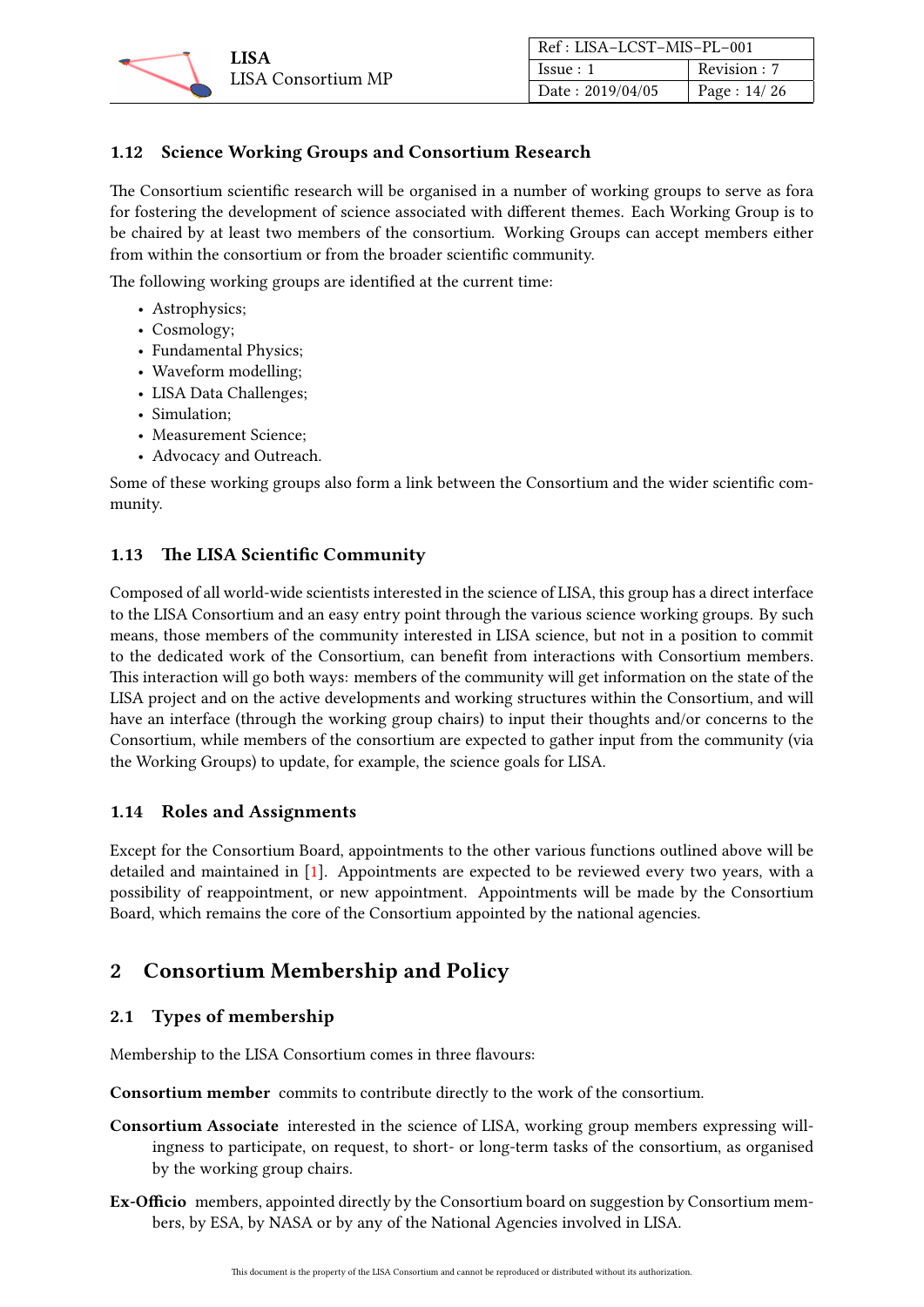

| Ref: LISA-LCST-MIS-PL-001 |             |
|---------------------------|-------------|
| Issue:1                   | Revision: 7 |
| Date: 2019/04/05          | Page: 15/26 |

Full Consortium Members help shape the mission. They have full access to all Consortium information and may be involved in all mission-critical decisions that the Consortium is allowed to take. Associate Members will work in the context of the mission but have no obligations and no decision making power.

#### <span id="page-14-0"></span>2.2 Consortium Groups and Members

Persons applying for LISA Consortium membership can be part of, and organised in, an external group. Such an applying group is an association of one or more scientists led by a Lead Scientist, which makes a firm commitment to the work of the Consortium. The members of the group are chosen by the Lead Scientist but all members must be named and put forward to the Consortium Application Review Board for approval. This last step is a formality to ensure that the group members are properly recorded in the Consortium and that their credentials for Consortium IT services can be managed properly. Becoming a member of the LISA Consortium is a formal process that is based upon a commitment to contribute directly to the goals and work of the consortium.

Examples of commitment would be:

- contribution of flight hardware for Consortium deliverables;
- performing laboratory tests of parts of the LISA instrument;
- development of data analysis pipelines, or parts of one;
- management of, or commitment to, one or more work packages;
- performing a coordination role.

Full members will benefit in the following ways:

- helping to shape the mission in the early phases of the project;
- helping to shape the goals and structure of the Consortium;
- having access to Consortium information about the project, as appropriate;
- having access to Consortium services, such as documentation (as appropriate), IT services like git, wiki, document management, mailing lists, etc, and direct access to all (as appropriate) data the Consortium produces, both during development and operations.

# <span id="page-14-1"></span>2.3 Consortium Associate

A Consortium Associate is a member of one or more of the Consortium working groups. An associate does not make any firm commitment as to the amount of their time that is available for consortium work, but is expected to regularly attend meetings of the relevant working groups, and to participate actively to the discussions, interactions and work of the group.

Consortium Associates benefit in the following ways:

- By giving input to the Consortium via the working groups, raising awareness of concerns or scientific advancements;
- Learn about all aspects of LISA science by taking part in Working Group projects and interacting with other members of the Consortium;
- Having an easy route to transition to full membership, by first demonstrating or developing an appropriate level of committement over time.

While it is expected that associates join one or more working groups, there may be cases where that is not appropriate.

All associates

- will be invited to full Consortium meetings;
- will receive reports on Consortium activities (possibly in the form of a news letter every month or two TBD);
- may be called upon to give input to the Consortium in their area of expertise.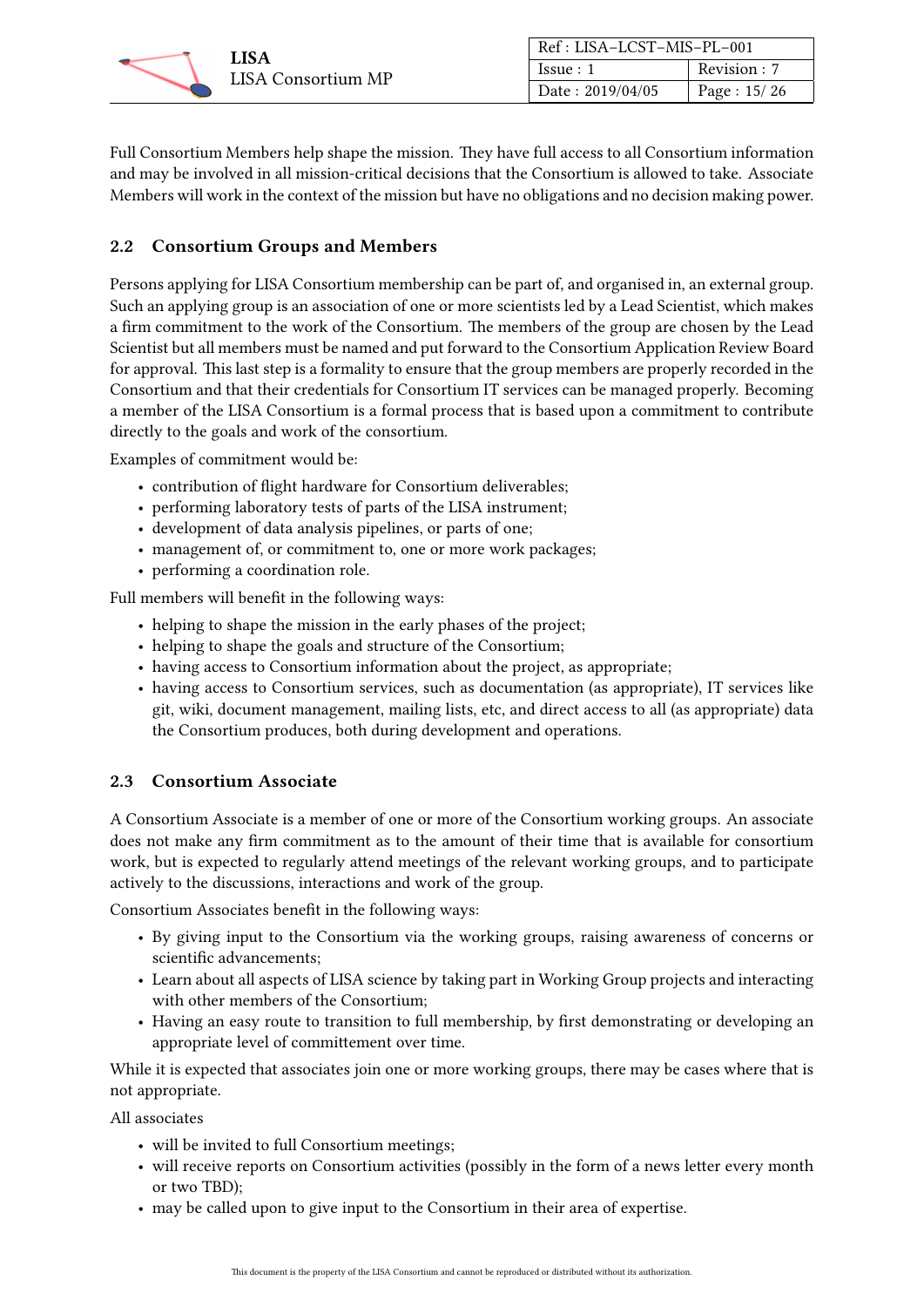

| Ref : LISA-LCST-MIS-PL-001 |             |
|----------------------------|-------------|
| Issue:1                    | Revision: 7 |
| Date: 2019/04/05           | Page: 16/26 |

Applications for Consortium Associate are made by individuals, or as part of a group application (see above). The application should include a description of the areas of interest/expertise of LISA Science. The application should also indicate which (if any) of the Consortium science working groups the applicant wishes to join.

Each applicant should supply:

- Name;
- Affiliation;
- Nationality;
- Contact information (email, work address, phone number).

# <span id="page-15-0"></span>2.4 Consortium Membership Rights & Duties

#### <span id="page-15-1"></span>2.4.1 Rights

All LISA Consortium Full members:

- 1. Will have access to the LISA Consortium IT services like mailing lists, git, wiki, document management and communication channels;
- 2. Will have access to documents from the LISA Consortium Document Management System according to the groups to which they belong;
- 3. Will have access to detailed information of the LISA Consortium and relevant information about the project;
- 4. Will have direct access to all (as appropriate) LISA data the consortium produces, both during development and operations;
- 5. Will have access to LISA simulated data and other LISA materials produced by the Consortium during the implementation and the operation phases;
- 6. Will be authorized to write papers, technical notes, make presentations using LISA Consortium materials, provided it follows the LISA Consortium Publication & Presentation rules (TBW);
- 7. Will help to shape the Consortium deliverables in the early phases of the project;
- 8. Will help to shape the goals and structure of the Consortium;
- 9. Can propose new Work Package that can be included in the list of Work Packages after review.

All LISA Consortium Associate members:

- 1. Will have appropriate access to the LISA Consortium IT services like mailing lists, git, wiki, document management and communication channels, according to the groups to which they belong (see list below);
- 2. Will have appropriate access to documents from the LISA Consortium Document Management System according to the groups to which they belong (see list below);
- 3. Will have access to LISA simulated data produced within their working group(s) (see list below);
- 4. Will be authorized to write papers, technical notes, make presentations using LISA Consortium materials, provided it follows the LISA Consortium Publication & Presentation rules (TBW);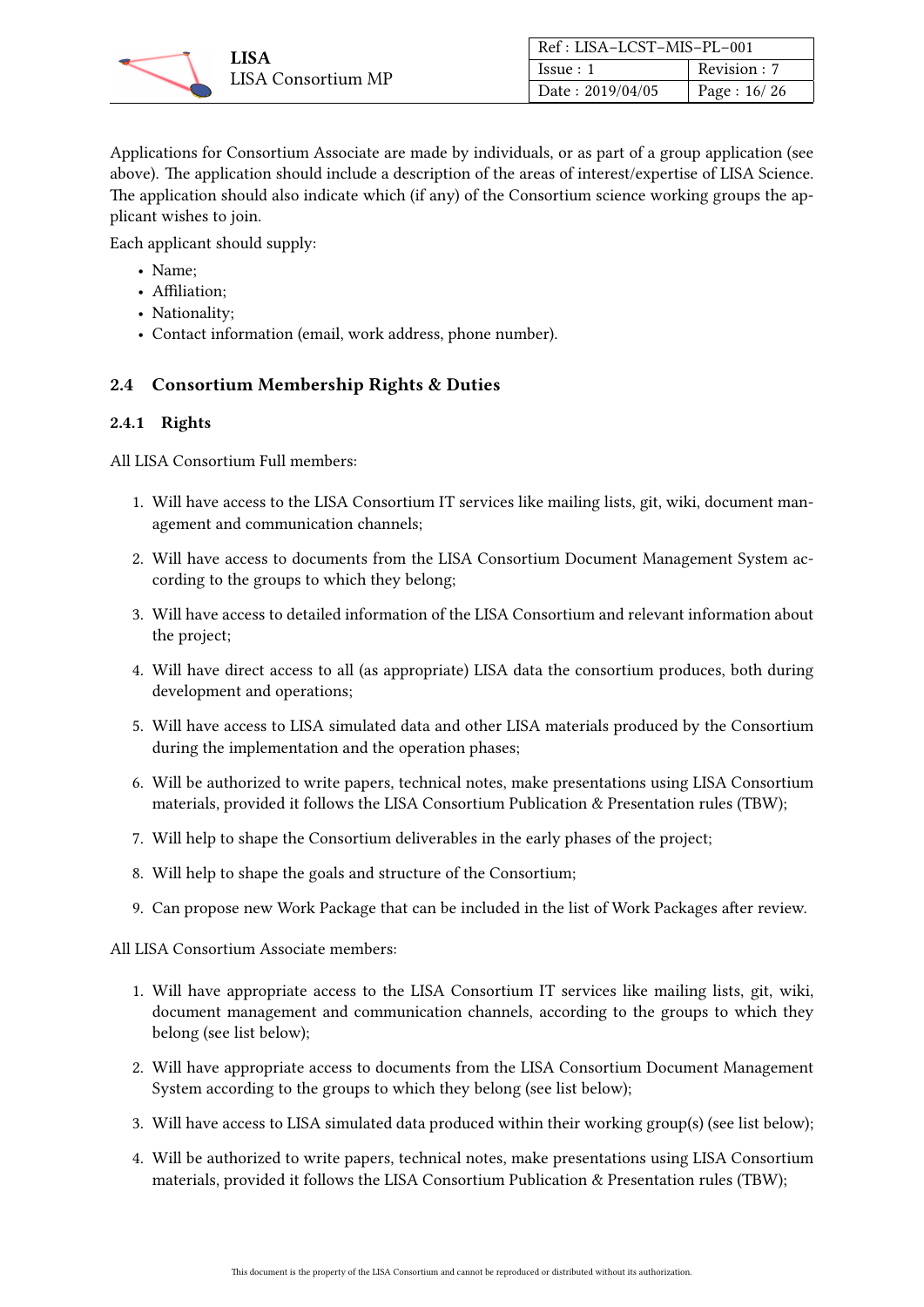

| Ref: LISA-LCST-MIS-PL-001 |             |
|---------------------------|-------------|
| Issue:1                   | Revision: 7 |
| Date: 2019/04/05          | Page: 17/26 |

#### <span id="page-16-0"></span>2.4.2 Duties

All LISA Consortium Full members:

- 1. Have to declare a primary affiliation (and any change of this affiliation);
- 2. Must clearly define their contribution to LISA and report in due time the LISA activities they are involved in. The objectives, deliverables, fraction of time spent Consortium activities, and schedule should be clearly spelled out;
- 3. Have to belong to at least one approved Consortium working or coordination group;
- 4. Agree that any Consortium information or LISA materials they have access to, or are aware of, will not be used for other purposes, or in another context than the LISA mission, without permission of the relevant LISA Consortium persons (LISA Consortium Board or person assigned by the LISA Consortium Board);
- 5. Agree to inform, far in advance, the relevant LISA Group and the LISA Publication and Presentation Committee of any scientific papers in preparation that uses LISA Consortium materials or work performed in the framework of the LISA Consortium and comply with the LISA Publication & Presentation policy (TBW);
- 6. Agree that scientific papers, technical notes and presentations using LISA Consortium material should acknowledge the LISA Consortium;
- 7. Should comply with the LISA Consortium internal confidentiality policy (TBW);
- 8. Agree that non-publicly available LISA Consortium data will not be used in collaboration with non-LISA Consortium members without agreement of the LISA Consortium Board (TBC);
- 9. Understand that, as part of the LISA Consortium, any scientific projects that may use LISA Consortium data with restricted access (during any proprietary period or specific simulations) will be done in collaboration with all scientists of the LISA Consortium;
- 10. Agree, in good faith, that in case of resignation, if they have a responsibility to any Work Packages of the LISA Consortium, they will inform the LISA Consortium Board at least 2 months before leaving and will guarantee a two-month hand over period to transfer information, starting at the date of the official resignation;
- 11. Agree that in case of resignation, none of the LISA Consortium internal information or materials they may have in hand, or are aware of, will be used or circulated further.

All LISA Consortium Associate members:

- 1. Have to declare a primary affiliation (and any change of this affiliation);
- 2. Have to belong to at least one approved Consortium working group (see list below);
- 3. Agree that any Consortium information or LISA materials they have access to, or are aware of, will not be used for other purposes, or in another context than the LISA mission, without permission of the relevant LISA Consortium persons (LISA Consortium Board or person assigned by the LISA Consortium Board);
- 4. Agree to inform, far in advance, the relevant working group chairs, and the LISA Publication and Presentation Committee, of any scientific papers in preparation that uses LISA Consortium materials or work performed in the framework of the LISA Consortium and comply with the LISA Publication Presentation policy (TBW);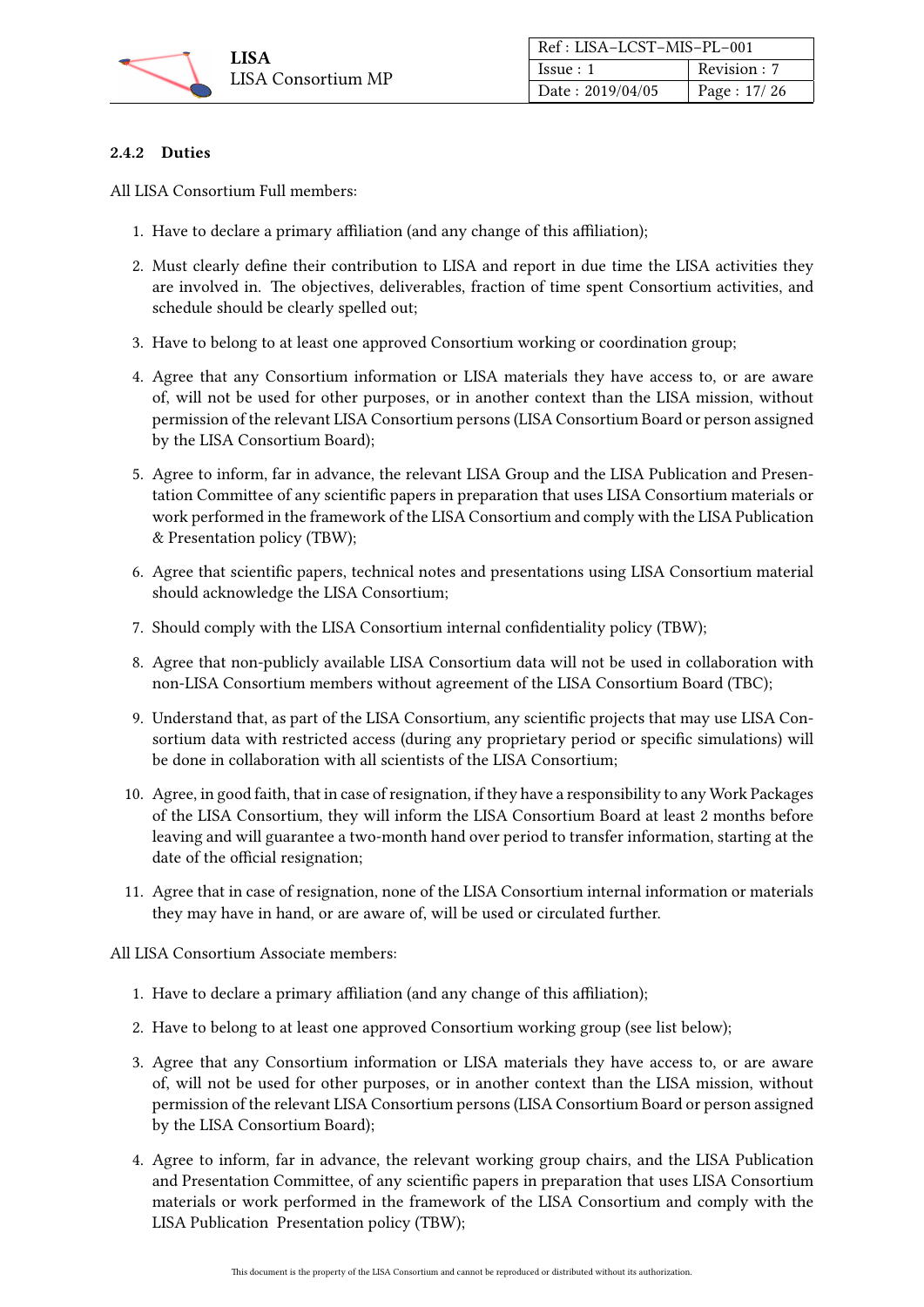

| Ref: LISA-LCST-MIS-PL-001 |             |
|---------------------------|-------------|
| Issue:1                   | Revision: 7 |
| Date: 2019/04/05          | Page: 18/26 |

- 5. Agree that scientific papers, technical notes and presentations using LISA Consortium material should acknowledge the LISA Consortium;
- 6. Should comply with the LISA Consortium internal confidentiality policy (TBW);
- 7. Agree that non-publicly available LISA Consortium data will not be used in collaboration with non-LISA Consortium members without agreement of the LISA Consortium Board (TBC);
- 8. Understand that, as part of the LISA Consortium, any scientific projects that may use LISA Consortium data with restricted access (during any proprietary period or specific simulations) will be done in collaboration with all scientists of the LISA Consortium;
- 9. Agree that in case of resignation, none of the LISA Consortium internal information or materials they may have in hand, or are aware of, will be used or circulated further.

For associate members, relevant working groups are:

- Measurement Science WG,
- Waveform Modelling WG,
- Fundamental Physics WG,
- Cosmology WG,
- Astrophysics WG,
- Advocacy and Outreach WG, and
- LISA Data Challenges WG.

#### <span id="page-17-0"></span>2.5 Application and Approval Process

Consortium applications can be either individual or group applications, depending on the type of application. However, in all cases, individuals will need to be named and submit the appropriate paperwork to allow for their Consortium Credentials to be created, and to allow for proper management of their access rights to different areas of the project.

In summary:

- All applications to the consortium can be considered as 'group' applications.
- A group is defined as one or more individuals.
- Each group will be led by a Lead Scientist/Engineer.
- The Lead Scientist is responsible for managing the members of the group.
- The Lead Scientist is responsible for informing the consortium when members of the group change.

A group should indicate in their application:

- the number of FTE available for consortium work;
- any consortium coordination or management roles held within the group, including WG chairs;
- any work package leadership roles;
- interest in contributing to particular work packages;
- areas of interest;
- other deliverables to the consortium.

For each member of the group, the following information should be provided to the Consortium:

- Name
- Affiliation
- Nationality
- FTE commitment
- areas of expertise / interest
- Contact information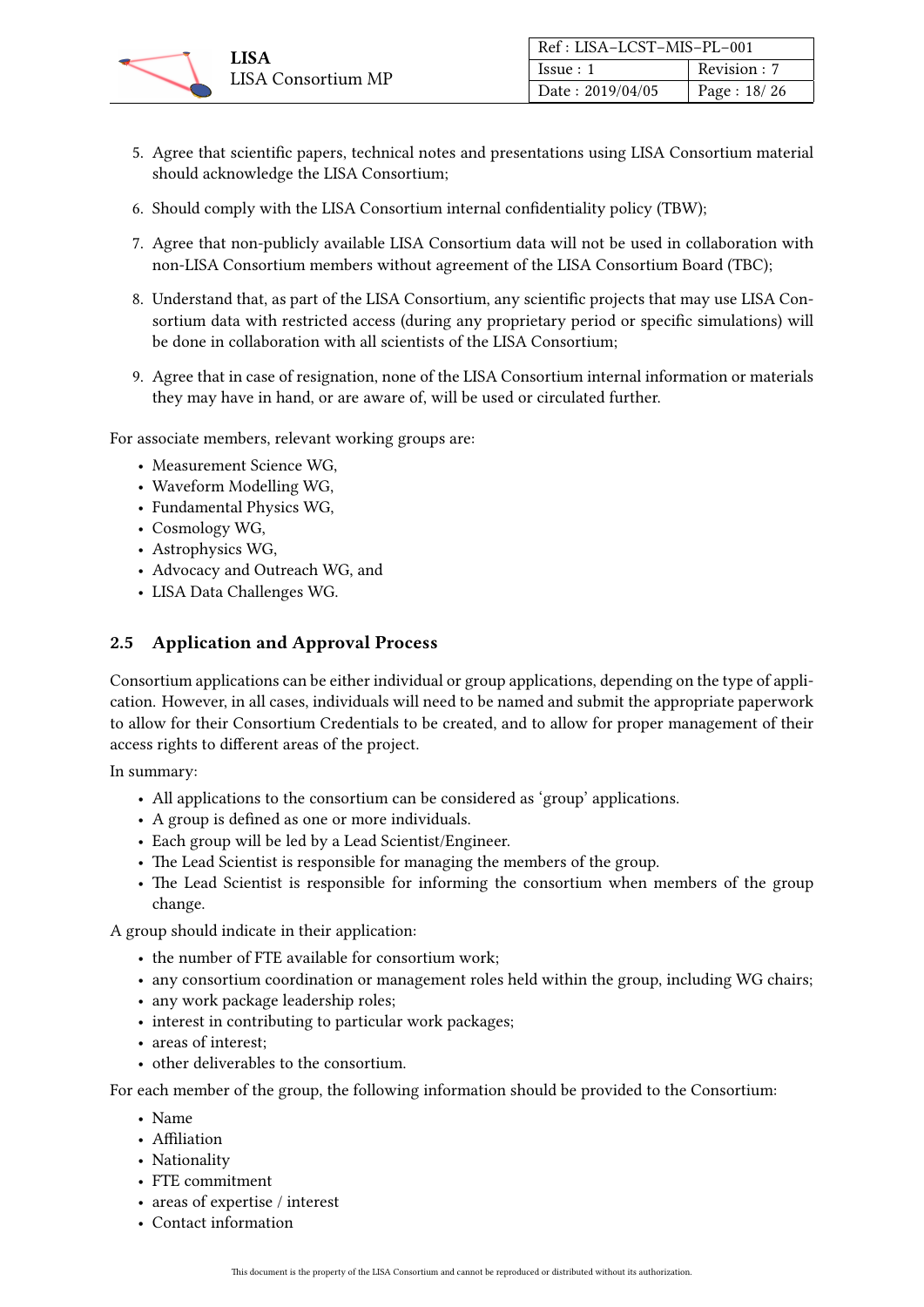

| Ref: LISA-LCST-MIS-PL-001 |              |
|---------------------------|--------------|
| Issue:1                   | Revision : 7 |
| Date: 2019/04/05          | Page: 19/26  |

- email address
- work address
- work phone number

If a group has un-appointed members who will be active on LISA in the future, and are therefore part of the application, placeholder details (i.e., Name = Not-Known) should be submitted.

#### <span id="page-18-0"></span>2.5.1 New Groups/Members

To register a new external group for Consortium membership, the Group Lead Scientist must submit an application to the Consortium. This application will be reviewed internally by the Application Review Board (ARB) and either accepted or not. The applicant will be notified in either case, with reasons given if the application is rejected. A negotiation could then take place to possibly steer or adjust the scope of the application, as appropriate. Applications can come from entirely outside the Consortium, or from within the working groups.

Internally, the review process would follow the steps indicated in Figure [2.](#page-19-0) The ARB should assess the application taking into account:

- the proposed level of committment;
- the appropriateness of the proposed work and areas of interest;
- any proposed role(s) in the coordination and management of the Consortium;
- any other extenuating circumstances appropriate to the application under review.

#### <span id="page-18-1"></span>2.5.2 Continuing members

The Consortium will ask existing members/groups to critically self-review their membership on a yearly basis to ensure the current statement of commitment is appropriate. An updated statement of commitment would then be submitted for the records. Only in exceptional circumstances (e.g., clear conflict of duties leading to significant problems in delivering the proposed level of commitment) would the Consortium board organise a more formal review of an individual member. The aim is to keep the review process light.

# <span id="page-18-2"></span>2.6 Working Group Members

Working Group members should submit an application for Consortium Associate, which will then be assessed by the ARB and ultimately the WG chairs. Working Group members can, at any time, apply for membership to the Consortium, should it become clear that their level of commitment has increased to the appropriate level. Equally well, a Consortium member can relinquish membership if their level of commitment is no longer feasible, but maintain membership of any Working Groups they are already part of.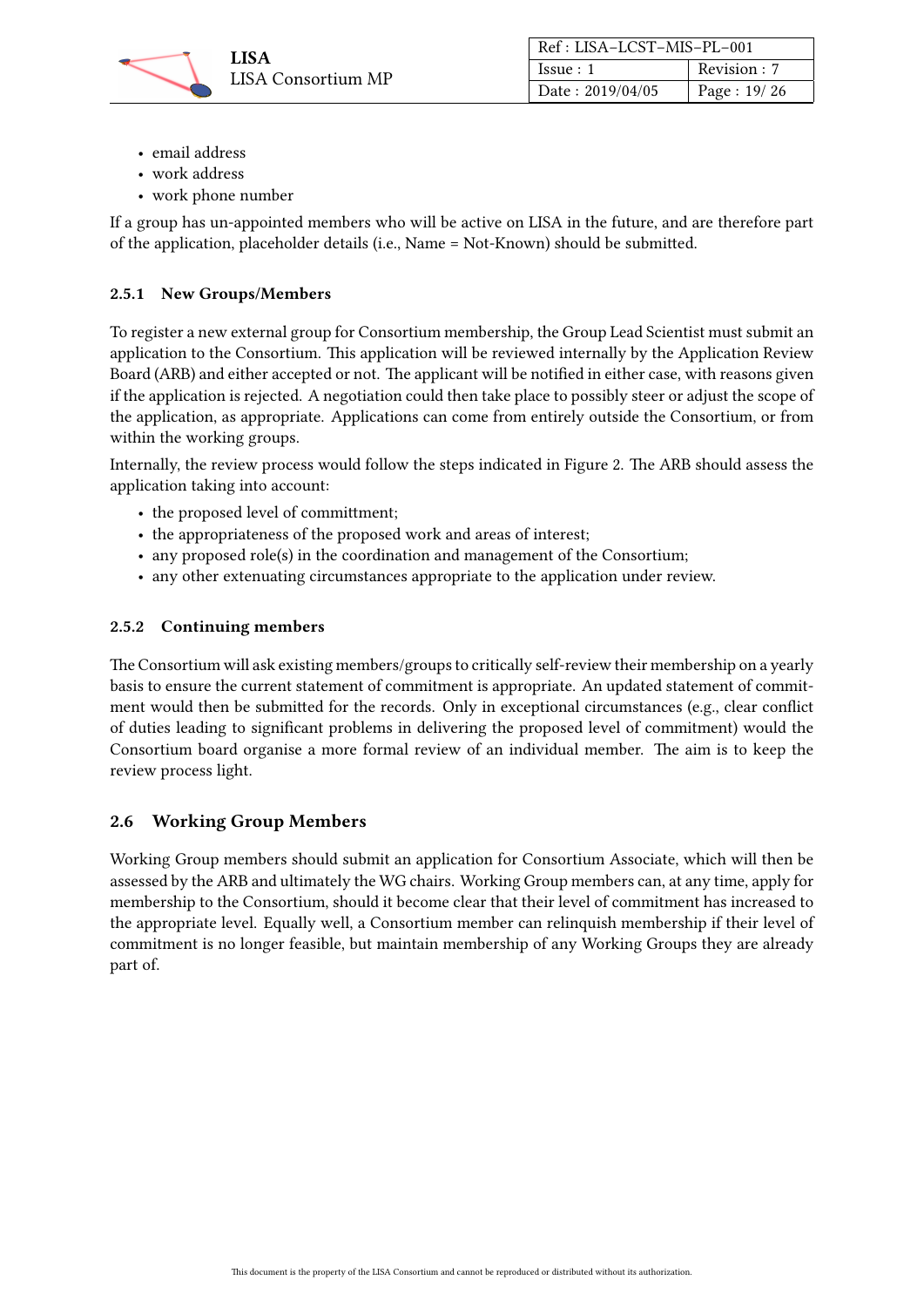

| Ref: LISA-LCST-MIS-PL-001 |              |
|---------------------------|--------------|
| Issue:1                   | Revision : 7 |
| Date: 2019/04/05          | Page: 20/26  |

<span id="page-19-0"></span>

Figure 2: Internal review process of Consortium membership applications.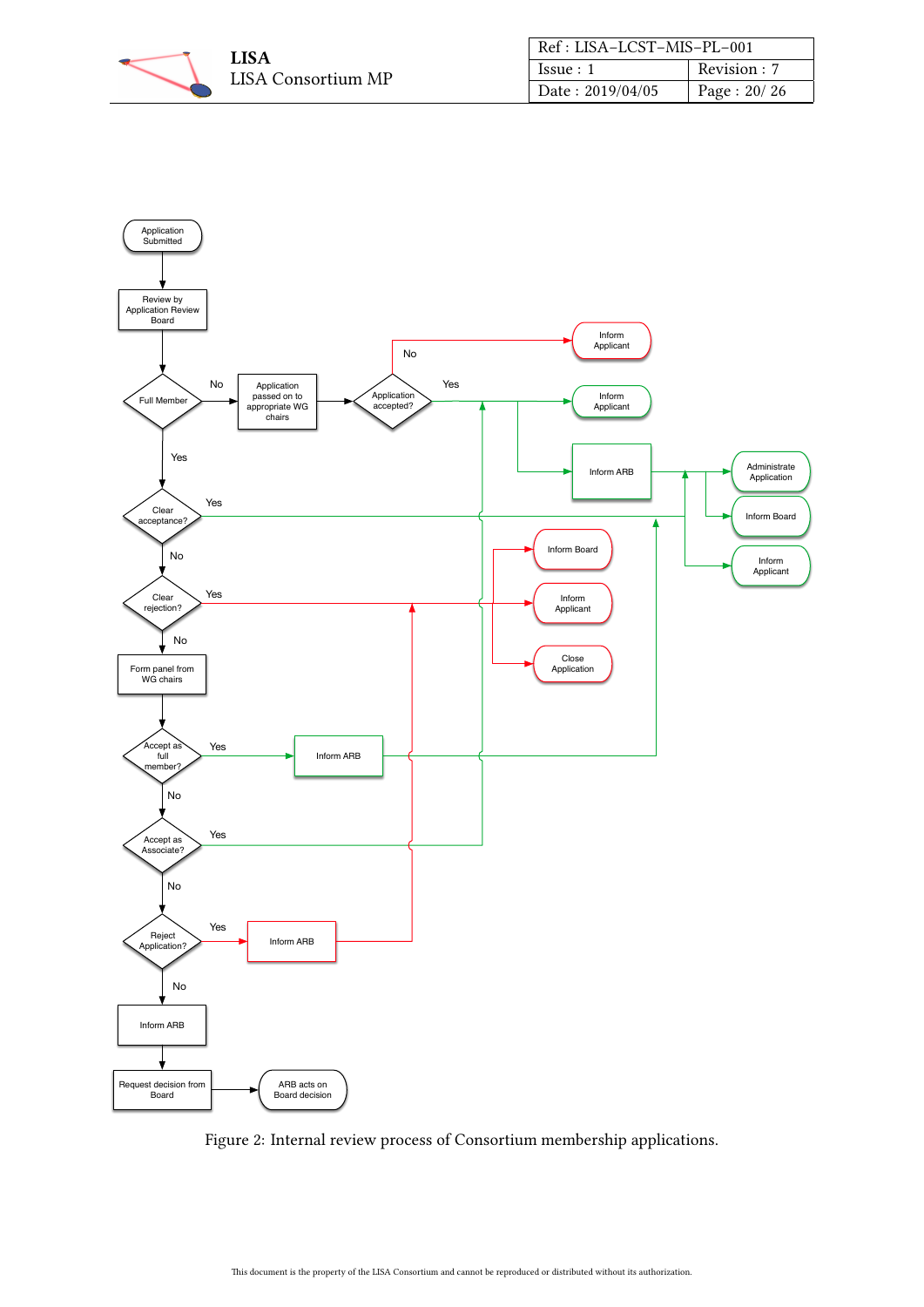

| Ref: LISA-LCST-MIS-PL-001 |             |
|---------------------------|-------------|
| Issue:1                   | Revision: 7 |
| Date: 2019/04/05          | Page: 21/26 |

# <span id="page-20-0"></span>3 Consortium Deliverables

The Consortium commits to a core set of deliverables covering flight hardware, software, services and core science. The Consortium will put in place structures (and funding) to ensure these deliverables. The primary route to ensuring the work is executed, is via the definition of Consortium defined Work Packages (WPs), which are then organised into Work Package Groups (WPGs) and managed by the three coordination sub-groups, LIG, LDPG and LSG.

# <span id="page-20-1"></span>3.1 Hardware Deliverables

A primary concern in any approach to the hardware provision by the Consortium is to ensure there is a single system engineering entity in the mission, which is currently expected to be the System Engineering Office at ESA. As such, the Consortium has two responsibilities when it comes to the space segment: to support the SEO, and to deliver the promised hardware.

What follows is an agreed upon view for the purposes of Phase A work, during which we need to review the details of scheme and arrive at a management plan that meets all the boundary conditions: technical, financial and political.

# <span id="page-20-2"></span>3.2 Nomenclature

In the discussions that follow, the following definitions are adopted, following the ESA conventions:

- MOSA Moving Optical Sub-Assembly: composite of Telescope (provided by ESA), Optical Bench, and GRS, including harness and internal structure, thermal management etc.
- LISA Instrument All Consortium Provided Items (see Table [10\)](#page-22-0) associated, and including, the integrated MOSA.
- Payload (a.k.a LCA) The assembly of two MOSAs, the mounting and articulation structure, and the articulation actuator, together with associated Consortium Provided Items (CPIs). This also includes other payload items provided by ESA, such as the stabilised laser subsystems.

Platform S/C without Payload.

S/C Platform and Payload.

#### <span id="page-20-3"></span>3.2.1 Support to SEO

The Consortium responsibilities with regards ESA's SEO are:

- to follow the terms of reference of the SEO as listed in [\[5\]](#page-25-6);
- to support ESA's SEO in its day-to-day work;
- to provide expertise on LISA measurement principle and detailed inner workings of the instrument, based on experience in LPF, ground based GW observatories and GRACE-FO;
- to support ESA in defining requirement specifications of the whole mission;
- to support ESA in defining verification requirements of the whole mission,

#### <span id="page-20-4"></span>3.2.2 Consortium Hardware

In the scheme described here, the Consortium (via the lead) has the responsibility to deliver an integrated and tested Moving Optical Sub-Assembly (MOSA), as well as supporting platform mounted equipment (e.g., phasemetre and diagnostics). The exact split of responsibilities, and the scope of the testing, are to be defined in Phase A.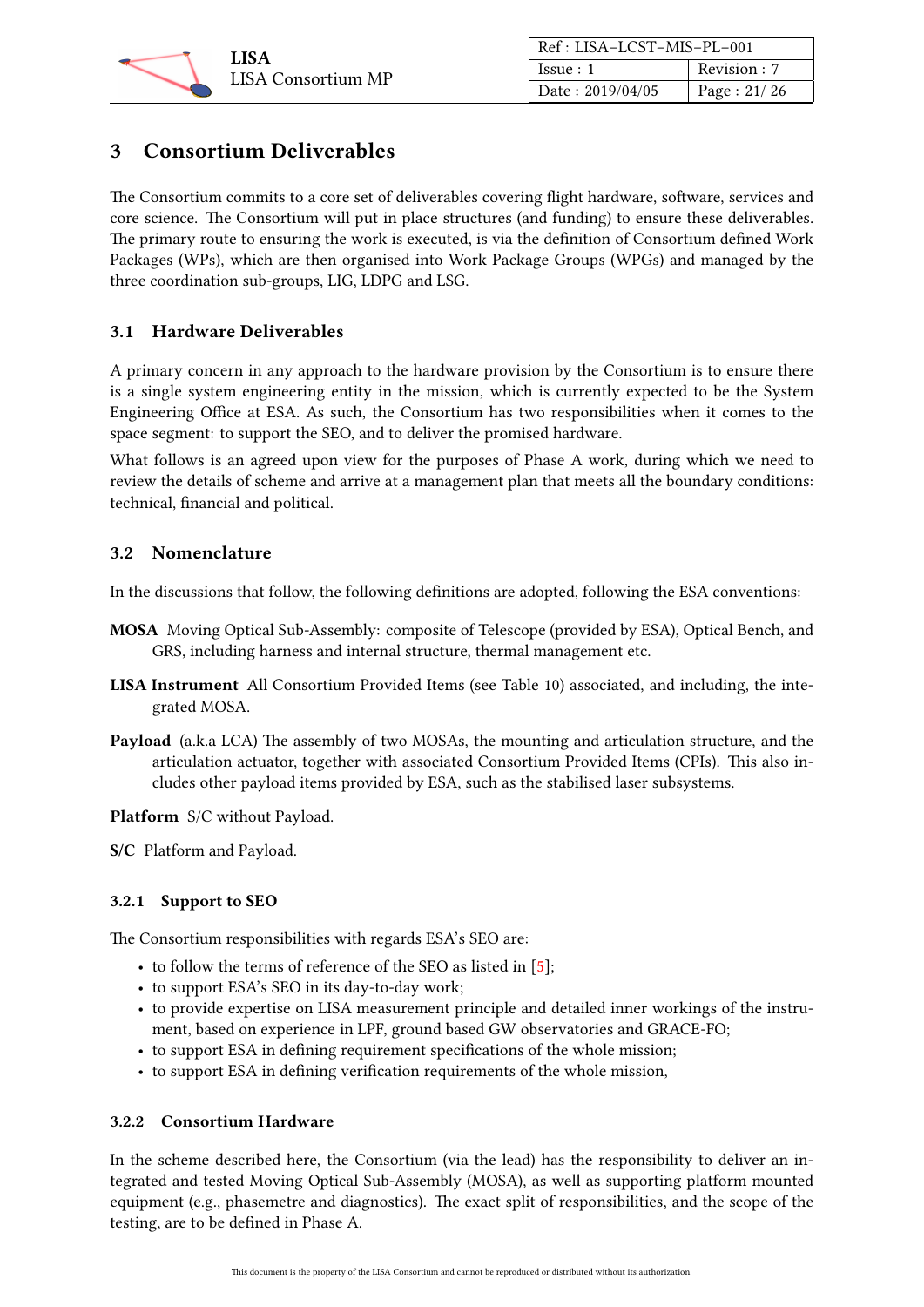

| Ref: LISA-LCST-MIS-PL-001 |             |
|---------------------------|-------------|
| Issue:1                   | Revision: 7 |
| Date: 2019/04/05          | Page: 22/26 |

It is anticipated that the Consortium (via the lead) will carry out the engineering tasks associated with the design and building of a MOSA, as well as aiding in the definition of interfaces of the various subsystems delivered by the consortium.

The following activities are identified:

• Manage and implement the engineering activities associated with the internal interfaces of the MOSA.

One critical aspect of this is to support the definition of interface requirements and high-level designs with ESA/Prime, for example, the scheme for mounting GRS to OB. Following the primary assumption, this is expected to be managed at ESA's SEO.

- The Consortium is to carry out the detailed implementation of the agreed upon designs. An example of this would be the design and fabrication of support structure to allow the GRS to be mounted to the OB, with associated thermal and mechanical modelling and analysis.
- The Consortium will support the definition of the requirement specifications of the MOSA.
- The Consortium will support ESA in designing verification requirements for MOSA level interfaces.
- The Consortium will write a MOSA test plan to comply with those requirements. This has to be accepted by ESA.

This should cover, at least, MOSA optical performance, internal alignments, and functional verification.

• The Consortium will support ESA in the definition of requirements for Consortium provided payload items.

For each Consortium provided item, the test and verification plan will be written by the provider, for the Consortium, and accepted by ESA.

- The Consortium will perform verification and performance tests defined at MOSA level. For example, functional tests to be done when OB and Telescope are integrated, or opto-electrical performance tests of the measurement chain (including PM and LA).
- The Consortium will oversee the delivery of all payload units to be provided by the Consortium to ESA/Prime.
- The Consortium will maintain a body of scientific expertise on the entire mission to allow proper exploitation of data.

The current list of hardware subsystems to be delivered by the Consortium is listed in Table [10.](#page-22-0)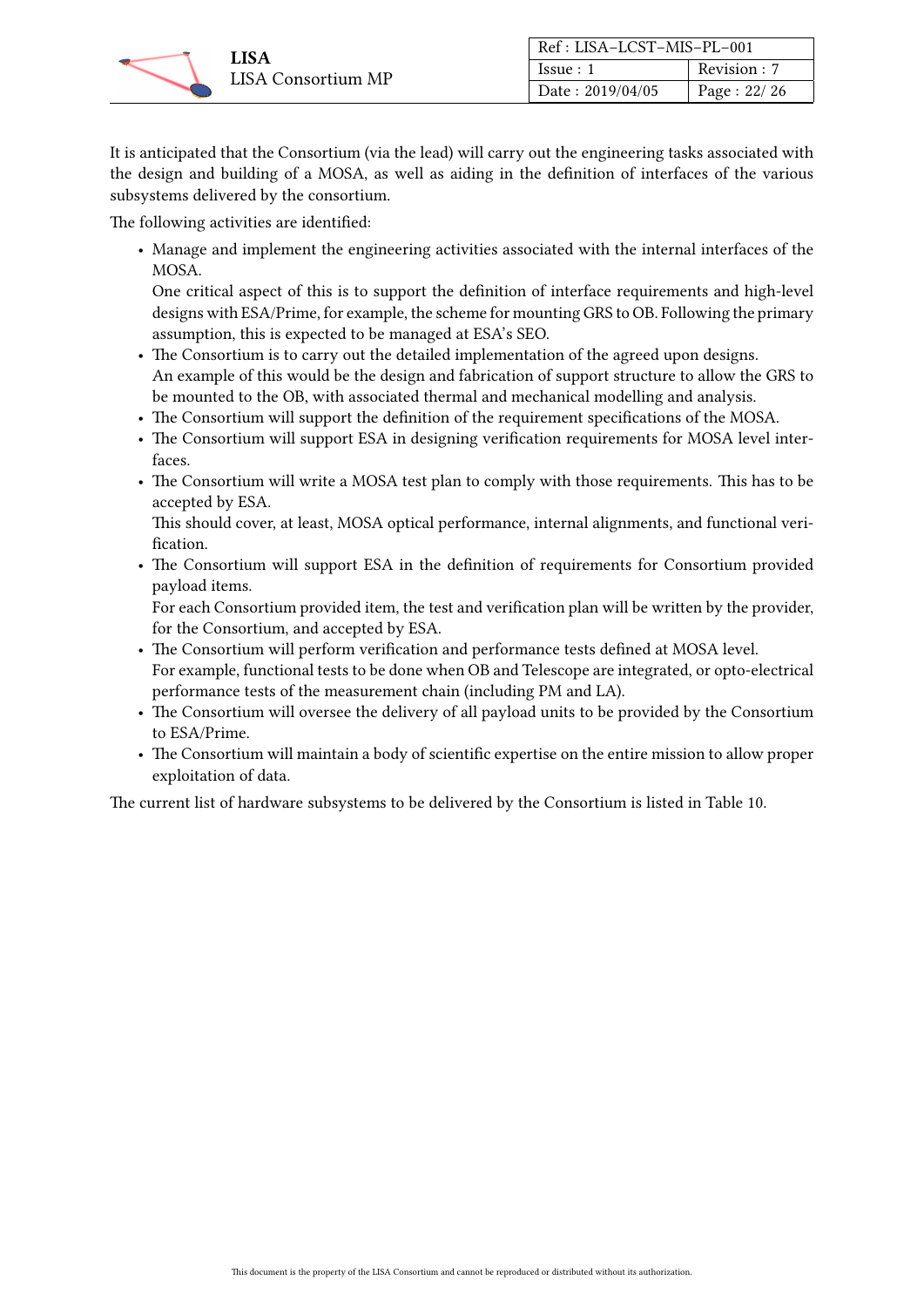

| Ref: LISA-LCST-MIS-PL-001 |              |
|---------------------------|--------------|
| Issue:1                   | Revision : 7 |
| Date: 2019/04/05          | Page: 23/26  |

<span id="page-22-0"></span>

| System                          | Sub-system                              | National Provider |
|---------------------------------|-----------------------------------------|-------------------|
| System Engineering and AIV/T    |                                         |                   |
|                                 | MOSA System Engineering                 | DE                |
|                                 | Instrument AIV/T                        | <b>FR</b>         |
| <b>MOSA</b>                     |                                         |                   |
|                                 | <b>MOSA</b> Structure                   | DE                |
|                                 | Harness                                 | ?                 |
|                                 | Actuator                                | <b>ESA</b>        |
| <b>Phase Measurement System</b> |                                         |                   |
|                                 | Frequency Distribution System           | DE/DK             |
|                                 | PM Core                                 | DE/DK             |
|                                 | <b>Signal Conditioning Box</b>          | DE/DK             |
|                                 | PDs + Front End                         | US / BE / NL      |
|                                 | Harnessing                              | $\gamma$          |
|                                 | OGSE, GSE                               | DE?               |
| <b>Optical Bench</b>            |                                         |                   |
|                                 | <b>OB</b>                               | UK                |
|                                 | <b>PAAM</b>                             | NL?               |
|                                 | <b>Fibre Selectors</b>                  | NL?               |
|                                 | <b>Constellation Acquisition Sensor</b> | ESA, RO?, BE?     |
|                                 | <b>Backlink</b>                         | UK                |
|                                 | Fibres                                  | UK                |
|                                 | OGSE                                    | UK                |
| <b>GRS</b>                      |                                         |                   |
|                                 | <b>GRS</b> Head                         | IT                |
|                                 | <b>CVM</b>                              | <b>CH</b>         |
|                                 | <b>GPRM</b>                             | <b>CH</b>         |
|                                 | <b>FEE</b>                              | <b>CH</b>         |
|                                 | Charge Management                       | IT / NASA         |
|                                 | <b>GSE</b>                              | IT                |
|                                 | <b>Testmass Simulator</b>               | DE / IT           |
| Payload Processing              |                                         | ES                |
| Diagnostics                     |                                         |                   |
|                                 | Radiation Monitor                       | ES                |
|                                 | Thermistors                             | ES                |
|                                 | Magnetometers                           | <b>ES</b>         |
|                                 | Heaters                                 | ES                |
|                                 | <b>Control Electronics</b>              | ES                |
| Payload Electronics Unit        |                                         | $\overline{?}$    |

Table 10: Table of consortium deliverable hardware items with associated providers, where known.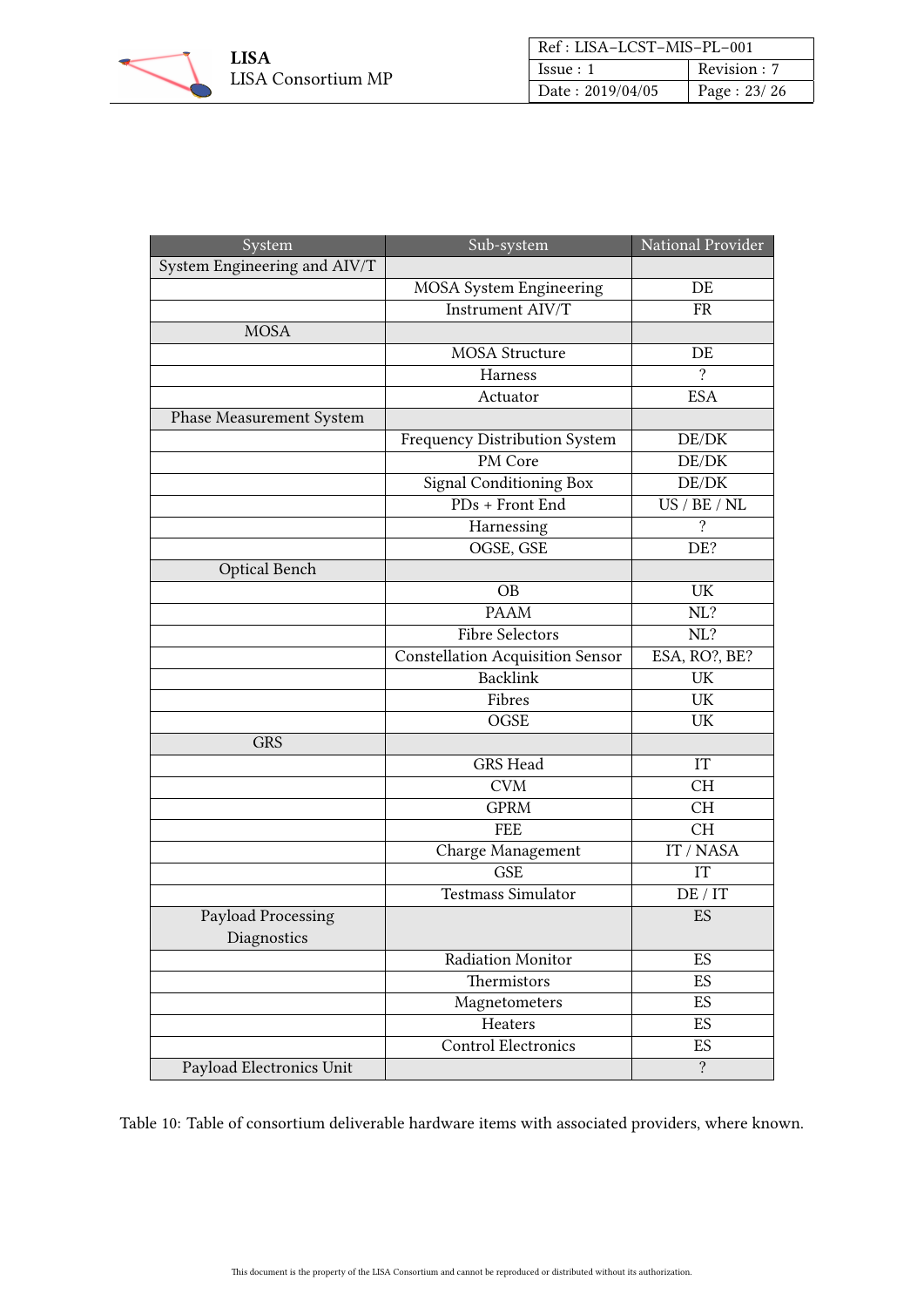

| Ref: LISA-LCST-MIS-PL-001 |               |
|---------------------------|---------------|
| Is sue: 1                 | Revision : 7  |
| Date: 2019/04/05          | Page: $24/26$ |

# <span id="page-23-0"></span>3.3 Ground Segment Deliverables

#### <span id="page-23-1"></span>3.3.1 Data Processing Centre

The Consortium commits to develop a Distributed Data Processing Centre (DDPC), which is a management structure tasked with developing and executing the data processing activities of the Consortium. In particular, the DDPC is concerned with

- facilities, environment, data management, engineers, systems management;
- Data Computing Centre(s);
- Operational Pipelines;
- Operational preprocessing and TDI software, to be delivered to, and operated by, SOC.

#### <span id="page-23-2"></span>3.3.2 Consortium Software Deliverables

Software, like hardware, is a Consortium deliverable to be managed as an engineering discipline with a structured approach, with well defined style and interface requirements. The exact scope and nature of the software deliverables will develop during Phase A, but it is clear that the Consortium needs to develop all the software and infrastructure necessary to enable its key science questions to be answered. In addition to this, the Consortium promises to deliver the software needed to produce Level 1 data (TDI variables) from Level 0 data. It is envisaged that this software will be delivered to ESA to be operated by the SOC.

#### <span id="page-23-3"></span>3.3.3 Consortium Service Deliverables

A number of Consortium Services are foreseen to ensure the Consortium can do the planned work, and the facilitate interfaces with SOC and the external community.

Within the Consortium, these services will cover

- Outreach and advocacy (coordinated through the Outreach and Advocacy working group);
- IT services (organised primarily through the DDPC);
- Computing services and facilities (organised through the DDPC);
- Management and engineering expertise;
- Support to SOC both in development and during operations, covering:
	- calibration and commissioning of the LISA instrument and the whole observatory;
	- hardware monitoring for an agreed upon duration and at an agreed upon level;
	- data analysis tools and procedures.

#### <span id="page-23-4"></span>3.4 Science Deliverables

The Consortium commits to a core set of deliverable science goals (see Work-package Group 8 of [\[4\]](#page-25-8)), and puts in place structures (and funding) to ensure these deliverables. There also exists a larger LISA Science Community external to the Consortium who will receive the data products from the mission at the agreed-upon time (following ESA/NASA procedures), allowing the data to be fully exploited.

It is expected that the full list of science WPs evolves with time as some WPs are completed, and new ones are created. As well as a lead for each WP, there will also be a coordinator for each Work Package Group.

# <span id="page-23-5"></span>3.4.1 Role of the Science Working Groups

The Science Working Groups (SWGs) of the Consortium perform a dual role. They provide a pool of expertise that the Consortium can draw upon when establishing teams to tackle individual work pack-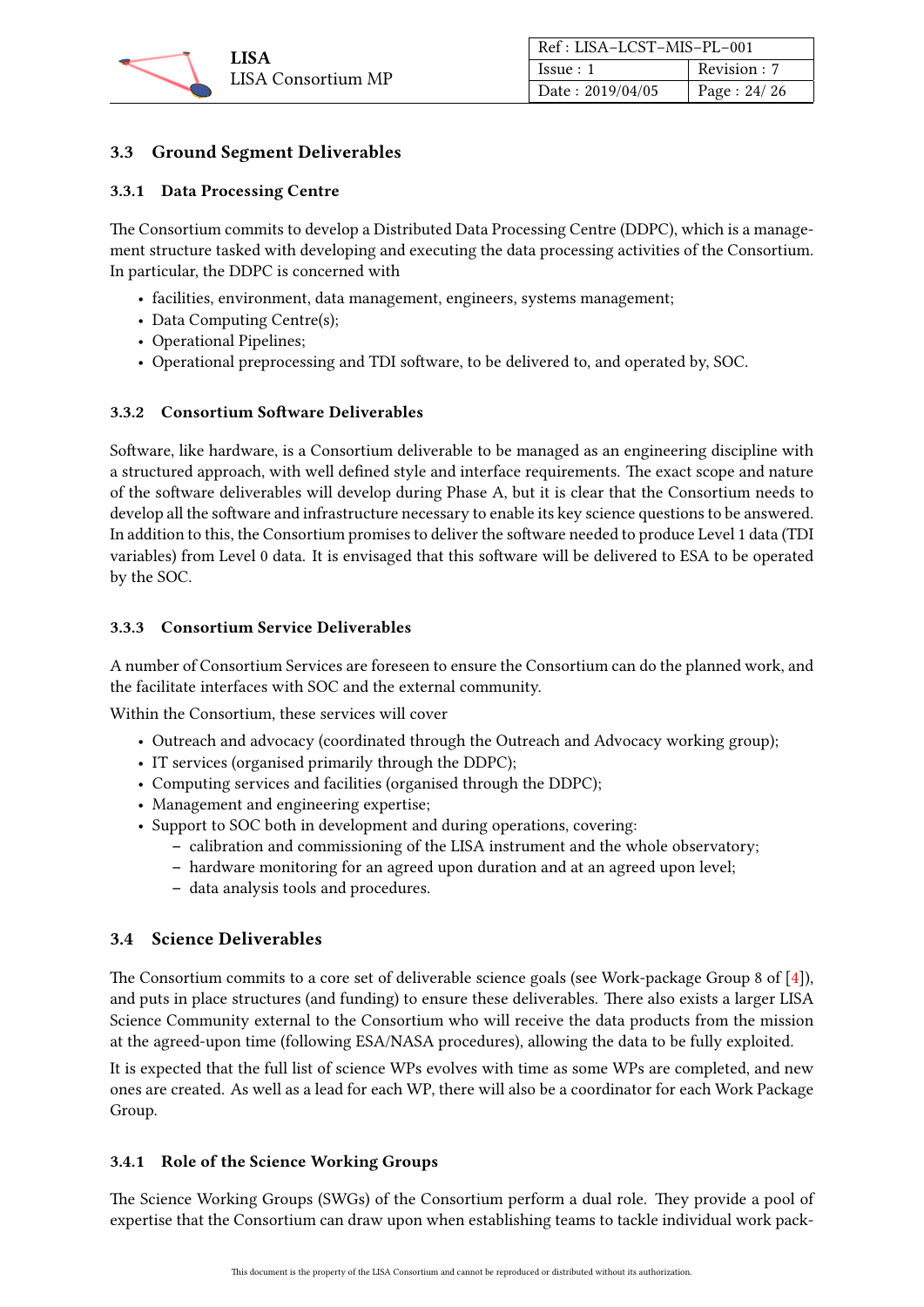

| Ref: LISA-LCST-MIS-PL-001 |               |
|---------------------------|---------------|
| Issue:1                   | Revision: 7   |
| Date: 2019/04/05          | Page: $25/26$ |

ages or short-term projects. The SWGs also serve as a link to the larger LISA Science Community, providing a lower level entry point into the Consortium, and expanding the pool of resources which can respond to a variety of short or long term science questions. In essence, the WGs form the scientific research element of the Consoritium, ensuring all the latest relevant scientific thinking is well represented in the Consortium. Three Science Working Groups are currently envisaged to cover Astrophysics, Cosmology, and Fundamental Physics, and as such, should provide all the expertise needed to allow the primary science goals of the Consortium to be reached. Two more specialised WGs are foreseen to tackle LISA Simulation and LISA Data Challenges. One further WG will be setup to focus on the Outreach and Advocacy of LISA.

#### <span id="page-24-0"></span>3.4.2 Consortium Science Goals

<span id="page-24-2"></span>The primary science goals of the Consortium are listed in Table [11.](#page-24-2) Further details of the scope of each of these is given in [\[4\]](#page-25-8), together with the current set of WPGs and WPs.

| 1             | Analysis of joint GW+EM observations of GBs (including VBs) |
|---------------|-------------------------------------------------------------|
| $\mathcal{L}$ | Population studies of GW-only GBs                           |
| 3             | Studies of seed black holes and BH formation mechanisms     |
| 4             | Studies of SMBHBs and connection to galaxy clustering       |
| 5             | Analysis of joint EM+GW SMBHB events                        |
| 6             | Analysis of the EMRI population                             |
| 7             | Tests of GR and the nature of compact objects               |
| 8             | Analysis of IMBHBs and IMRIs                                |
| 9             | Studies of SOBH populations                                 |
| 10            | Estimation of cosmological parameters                       |
| 11            | Characterisation of backgrounds                             |
| 12            | Analysis of detected unmodelled events                      |
| 13            | Instrument performance analysis                             |

Table 11: Key science topics of the Consortium.

# <span id="page-24-1"></span>3.5 Consortium Publication Policy

The Consortium will develop a publication policy to ensure fair representation concerning authorship, quality control of publications coming from the Consortium, and to promote the careers of Consortium scientists. The publication policy will detailed in [\[3\]](#page-25-9).